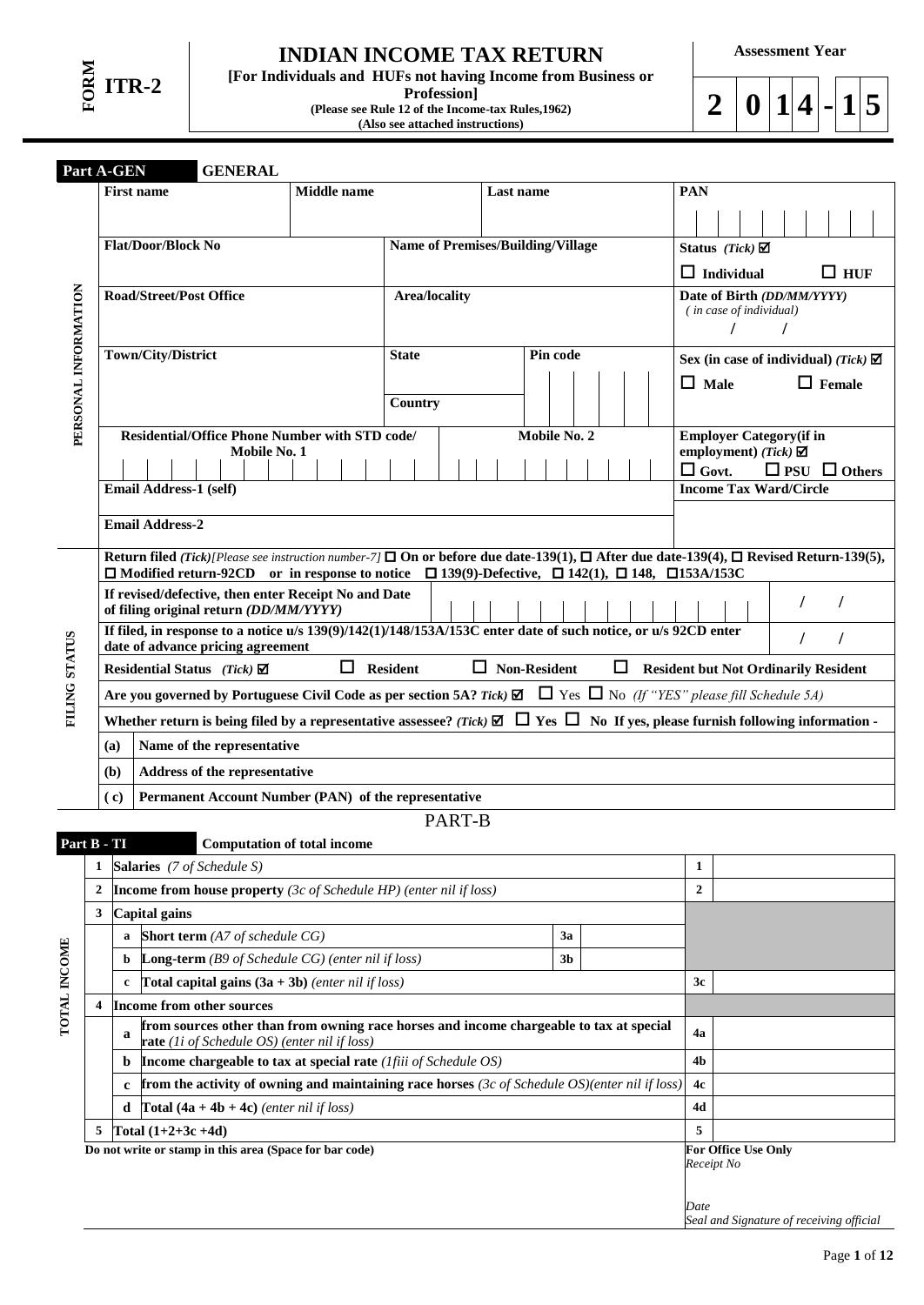| 6 | <b>Losses of current year set off against 5</b> (total of 2xi and 3xi of Schedule CYLA)                    | 6  |  |
|---|------------------------------------------------------------------------------------------------------------|----|--|
|   | <b>Balance after set off current year losses (5-6)</b> (total of col. 4 of Schedule CYLA $+4b$ )           | 7  |  |
| 8 | <b>Brought forward losses set off against 7</b> ( $2x$ of Schedule BFLA)                                   | 8  |  |
| 9 | <b>Gross Total income (7-8)</b> $(3xi \text{ of Scheduled} BELA + 4b)$                                     | 9  |  |
|   | 10 Income chargeable to tax at special rate under section 111A, 112 etc. included in 9                     | 10 |  |
|   | 11 <b>Deductions under Chapter VI-A</b> <i>[r of Schedule VIA and limited to (9-10)]</i>                   | 11 |  |
|   | 12 Total income (9-11)                                                                                     | 12 |  |
|   | 13 Income which is included in 12 and chargeable to tax at special rates (total of $(i)$ of schedule SI)   | 13 |  |
|   | 14 Net agricultural income/ any other income for rate purpose $(4 \text{ of Scheduling EI})$               | 14 |  |
|   | <b>15 Aggregate income (12-13+14)</b> [applicable if (12-13) exceeds maximum amount not chargeable to tax] | 15 |  |
|   | <b>16 Losses of current vear to be carried forward</b> (total of row xi of Schedule CFL)                   | 16 |  |

# **Part B - TTI Computation of tax liability on total income**

|                              | 1            | Tax payable on total income                                                                                                                                                                                                                                                          |                 |                |  |  |                  |            |  |           |  |  |
|------------------------------|--------------|--------------------------------------------------------------------------------------------------------------------------------------------------------------------------------------------------------------------------------------------------------------------------------------|-----------------|----------------|--|--|------------------|------------|--|-----------|--|--|
|                              |              | Tax at normal rates on 15 of Part B-TI<br>a                                                                                                                                                                                                                                          |                 | 1a             |  |  |                  |            |  |           |  |  |
|                              |              | Tax at special rates (total of (ii) of Schedule SI)<br>b                                                                                                                                                                                                                             |                 | 1 <sub>b</sub> |  |  |                  |            |  |           |  |  |
|                              |              | <b>Rebate on agricultural income</b> [applicable if (12-13) of Part<br>c<br>B-TI exceeds maximum amount not chargeable to tax]                                                                                                                                                       |                 | 1c             |  |  |                  |            |  |           |  |  |
|                              |              | Tax Payable on Total Income $(1a + 1b - 1c)$<br>d                                                                                                                                                                                                                                    |                 |                |  |  | 1d               |            |  |           |  |  |
|                              | $\mathbf{2}$ | Rebate under section 87A (applicable for resident and if 12 of Part B-TI does not exceed 5 lakh)                                                                                                                                                                                     |                 |                |  |  | $\boldsymbol{2}$ |            |  |           |  |  |
|                              | 3            | Tax payable $(1d - 2)$                                                                                                                                                                                                                                                               |                 |                |  |  | 3                |            |  |           |  |  |
|                              | 4            | Surcharge on 3 (applicable if 12 of Part B-TI exceeds 1 crore)                                                                                                                                                                                                                       |                 |                |  |  | 4                |            |  |           |  |  |
|                              | 5            | Education cess, including secondary and higher education cess, on $(3 + 4)$                                                                                                                                                                                                          |                 |                |  |  | 5                |            |  |           |  |  |
|                              | 6            | Gross tax liability $(3 + 4 + 5)$                                                                                                                                                                                                                                                    |                 |                |  |  | 6                |            |  |           |  |  |
|                              | 7            | <b>Tax relief</b>                                                                                                                                                                                                                                                                    |                 |                |  |  |                  |            |  |           |  |  |
|                              |              | <b>Section 89</b><br>a                                                                                                                                                                                                                                                               | 7а              |                |  |  |                  |            |  |           |  |  |
|                              |              | Section 90/90A (2 of Schedule TR)<br>b                                                                                                                                                                                                                                               | <b>7b</b>       |                |  |  |                  |            |  |           |  |  |
| COMPUTATION OF TAX LIABILITY |              | <b>Section 91(3 of Schedule TR)</b><br>c                                                                                                                                                                                                                                             | 7с              |                |  |  |                  |            |  |           |  |  |
|                              |              | Total $(7a + 7b + 7c)$<br>d                                                                                                                                                                                                                                                          |                 |                |  |  | 7d               |            |  |           |  |  |
|                              | 8            | Net tax liability $(6 - 7d)$ (enter zero if negative)                                                                                                                                                                                                                                |                 |                |  |  | 8                |            |  |           |  |  |
|                              | 9            | <b>Interest payable</b>                                                                                                                                                                                                                                                              |                 |                |  |  |                  |            |  |           |  |  |
|                              |              | For default in furnishing the return (section 234A)                                                                                                                                                                                                                                  | 9a              |                |  |  |                  |            |  |           |  |  |
|                              |              | For default in payment of advance tax (section 234B)<br>b                                                                                                                                                                                                                            | 9 <b>b</b>      |                |  |  |                  |            |  |           |  |  |
|                              |              | For deferment of advance tax (section 234C)<br>c                                                                                                                                                                                                                                     | 9с              |                |  |  |                  |            |  |           |  |  |
|                              |              | Total Interest Payable (9a+9b+9c)<br>d                                                                                                                                                                                                                                               |                 |                |  |  | 9d               |            |  |           |  |  |
|                              | 10           | Aggregate liability $(8 + 9d)$                                                                                                                                                                                                                                                       |                 |                |  |  | 10               |            |  |           |  |  |
|                              | 11           | <b>Taxes Paid</b>                                                                                                                                                                                                                                                                    |                 |                |  |  |                  |            |  |           |  |  |
|                              |              | <b>Advance Tax</b> (from Schedule-IT)<br>a                                                                                                                                                                                                                                           | 11a             |                |  |  |                  |            |  |           |  |  |
| TAXES PAID                   |              | TDS (total of column 5 of Schedule-TDS1 and column 8<br>of Schedule-TDS2)                                                                                                                                                                                                            | 11 <sub>b</sub> |                |  |  |                  |            |  |           |  |  |
|                              |              | Self-Assessment Tax (from Schedule-IT)<br>c                                                                                                                                                                                                                                          | 11c             |                |  |  |                  |            |  |           |  |  |
|                              |              | Total Taxes Paid $(11a + 11b + 11c)$<br>d                                                                                                                                                                                                                                            |                 |                |  |  | 11d              |            |  |           |  |  |
|                              | 12           | Amount payable ( <i>Enter if 10 is greater than 11d, else enter 0</i> )                                                                                                                                                                                                              |                 |                |  |  | 12               |            |  |           |  |  |
|                              | 13           | $Refund (If 11d is greater than 10) (Refund, if any, will be directly credited into the bank account)$                                                                                                                                                                               |                 |                |  |  | 13               |            |  |           |  |  |
| $\mathbf{\hat{g}}$           | 14           | Enter your bank account number (the number should be 9<br>digits or more as per CBS system of the bank)                                                                                                                                                                              |                 |                |  |  |                  |            |  |           |  |  |
| REF                          | 15           | <b>IFS</b> Code of the bank                                                                                                                                                                                                                                                          |                 |                |  |  |                  |            |  |           |  |  |
|                              |              | 16 Type of Account (tick as applicable $\mathbb{Z}$ ) $\Box$ Savings $\Box$ Current                                                                                                                                                                                                  |                 |                |  |  |                  |            |  |           |  |  |
|                              | 17           | Do you have,-<br>any asset (including financial interest in any entity) located outside India or<br>$\bf(i)$<br>(ii)<br>signing authority in any account located outside India?<br>[applicable only in case of a resident]<br>[Ensure Schedule FA is filled up if the answer is Yes] |                 |                |  |  |                  | $\Box$ Yes |  | $\Box$ No |  |  |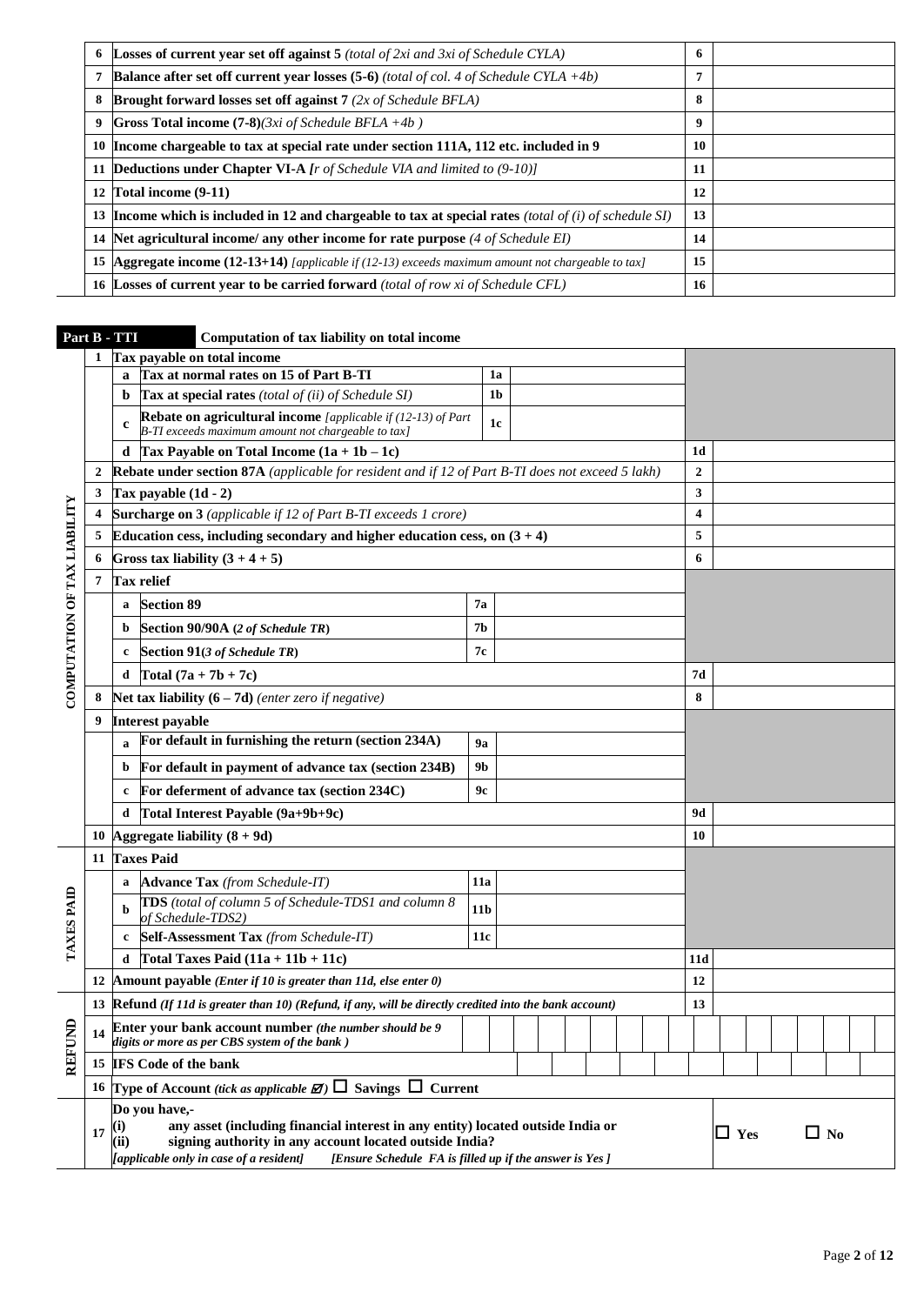#### **VERIFICATION**

I, son/daughter of holding permanent account number solemnly declare that to the best of my knowledge and belief, the information given in the return and schedules thereto is correct and complete and that the amount of total income and other particulars shown therein are truly stated and are in accordance with the provisions of the Income-tax Act, 1961, in respect of income chargeable to Income-tax for the previous year relevant to the Assessment Year **2014**-**2015**. **Place Date Sign here** 

# **15 If the return has been prepared by a Tax Return Preparer (TRP) give further details as below:**

| <b>Identification No. of TRP</b> |  |  |  |  |  |  |  | Name of TRP                                                                  | <b>Counter Signature of TRP</b> |
|----------------------------------|--|--|--|--|--|--|--|------------------------------------------------------------------------------|---------------------------------|
|                                  |  |  |  |  |  |  |  |                                                                              |                                 |
|                                  |  |  |  |  |  |  |  | If TRP is entitled for any reimbursement from the Government, amount thereof | 16                              |

# **Schedule S Details of Income from Salary SALARIES Name of Employer PAN of Employer** *(optional)* **Address of employer Town/City State Pin code 1 Salary** *(Excluding all exempt/ non-exempt allowances, perquisites & profit in lieu of salary as they are shown separately below)* **<sup>1</sup> 2 Allowances exempt under section 10** *(Not to be included in 7 below)* **i Travel concession/assistance received** *[(sec. 10(5)]* **2i ii Tax paid by employer on non-monetary perquisite** *[(sec. 10(10CC)]* **2ii iii Allowance to meet expenditure incurred on house rent** *[(sec. 10(13A)]* **2iii iv Other allowances 2iv 3 Allowances not exempt** *(refer Form 16 from employer)* **3 4 Value of perquisites** *(refer Form 16 from employer)* **4 5 Profits in lieu of salary** *(refer Form 16 from employer)* **5 6 Deduction u/s 16 (Entertainment allowance by Government and tax on employment) 6 7 Income chargeable under the Head 'Salaries'**  $(1 + 3 + 4 + 5 - 6)$  **7**

#### **Schedule HP Details of Income from House Property** *(Please refer to instructions)*

|                       |                |             | <b>Address of property 1</b>                                                                                                                                   | <b>Town/City</b>           |                |                                                     |  | <b>State</b> |    |                                 |                                     | <b>PIN Code</b> |  |  |  |  |  |
|-----------------------|----------------|-------------|----------------------------------------------------------------------------------------------------------------------------------------------------------------|----------------------------|----------------|-----------------------------------------------------|--|--------------|----|---------------------------------|-------------------------------------|-----------------|--|--|--|--|--|
|                       | 1              |             |                                                                                                                                                                |                            |                |                                                     |  |              |    |                                 |                                     |                 |  |  |  |  |  |
|                       |                |             | Is the property co-owned? $\Box$ Yes                                                                                                                           |                            |                | $\Box$ No (if "YES" please enter following details) |  |              |    |                                 |                                     |                 |  |  |  |  |  |
|                       |                |             | Your percentage of share in the property.                                                                                                                      |                            |                |                                                     |  |              |    |                                 |                                     |                 |  |  |  |  |  |
|                       |                |             | Name of Co-owner(s)                                                                                                                                            | <b>PAN of Co-owner (s)</b> |                |                                                     |  |              |    |                                 | <b>Percentage Share in Property</b> |                 |  |  |  |  |  |
|                       |                | $\mathbf I$ |                                                                                                                                                                |                            |                |                                                     |  |              |    |                                 |                                     |                 |  |  |  |  |  |
|                       |                | $\Pi$       |                                                                                                                                                                |                            |                |                                                     |  |              |    |                                 |                                     |                 |  |  |  |  |  |
|                       |                |             | П<br>$(Tick)$ $\Box$<br>if let out                                                                                                                             | <b>Name of Tenant</b>      |                |                                                     |  |              |    | <b>PAN</b> of Tenant (optional) |                                     |                 |  |  |  |  |  |
|                       |                |             |                                                                                                                                                                |                            |                |                                                     |  |              |    |                                 |                                     |                 |  |  |  |  |  |
| <b>HOUSE PROPERTY</b> |                | a           | Annual letable value or rent received or receivable (higher of the two, if let out for whole of<br>the year, lower of the two if let out for part of the year) |                            |                |                                                     |  |              | 1a |                                 |                                     |                 |  |  |  |  |  |
|                       |                | b           | The amount of rent which cannot be realized                                                                                                                    |                            | 1 <sub>b</sub> |                                                     |  |              |    |                                 |                                     |                 |  |  |  |  |  |
|                       |                | c           | Tax paid to local authorities                                                                                                                                  |                            | 1 <sub>c</sub> |                                                     |  |              |    |                                 |                                     |                 |  |  |  |  |  |
|                       |                | d           | Total $(1b + 1c)$                                                                                                                                              |                            | 1d             |                                                     |  |              |    |                                 |                                     |                 |  |  |  |  |  |
|                       |                | e           | Annual value $(1a - 1d)$ (nil, if self-occupied etc. as per section 23(2) of the Act)                                                                          |                            |                |                                                     |  |              | 1e |                                 |                                     |                 |  |  |  |  |  |
|                       |                | f           | Annual value of the property owned (own percentage share x 1e)                                                                                                 |                            |                |                                                     |  |              | 1f |                                 |                                     |                 |  |  |  |  |  |
|                       |                | g           | 30% of 1f                                                                                                                                                      |                            | 1g             |                                                     |  |              |    |                                 |                                     |                 |  |  |  |  |  |
|                       |                | h           | Interest payable on borrowed capital                                                                                                                           |                            | 1 <sub>h</sub> |                                                     |  |              |    |                                 |                                     |                 |  |  |  |  |  |
|                       |                |             | Total $(1g + 1h)$                                                                                                                                              |                            |                |                                                     |  |              | 1i |                                 |                                     |                 |  |  |  |  |  |
|                       |                |             | Income from house property $1(1f-1i)$                                                                                                                          |                            |                |                                                     |  |              | 1j |                                 |                                     |                 |  |  |  |  |  |
|                       |                |             | <b>Address of property 2</b>                                                                                                                                   | Town/ City                 |                |                                                     |  | <b>State</b> |    |                                 |                                     | <b>PIN Code</b> |  |  |  |  |  |
|                       | $\overline{2}$ |             |                                                                                                                                                                |                            |                |                                                     |  |              |    |                                 |                                     |                 |  |  |  |  |  |

Page **3** of **12**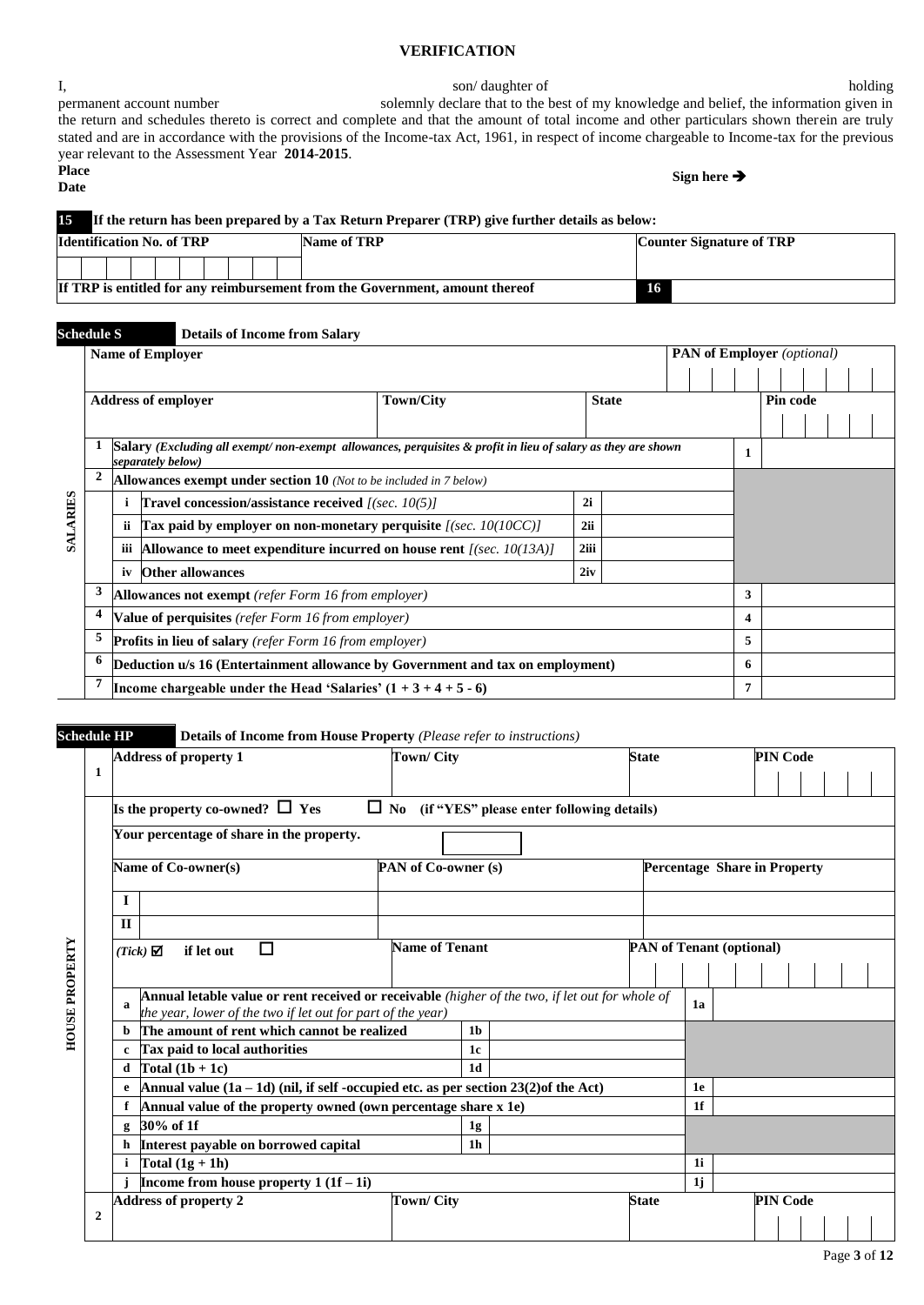|              | Your percentage of share in the property                                                                                                                        |                     |                |  |                |                                     |  |  |
|--------------|-----------------------------------------------------------------------------------------------------------------------------------------------------------------|---------------------|----------------|--|----------------|-------------------------------------|--|--|
|              | Name of Co-owner(s)                                                                                                                                             | PAN of Co-owner (s) |                |  |                | <b>Percentage Share in Property</b> |  |  |
| $\mathbf I$  |                                                                                                                                                                 |                     |                |  |                |                                     |  |  |
| $\mathbf{H}$ |                                                                                                                                                                 |                     |                |  |                |                                     |  |  |
|              | П<br>$(Tick)$ $\Box$<br>if let out                                                                                                                              | Name of Tenant      |                |  |                | <b>PAN</b> of Tenant (optional)     |  |  |
|              |                                                                                                                                                                 |                     |                |  |                |                                     |  |  |
| a            | Annual letable value or rent received or receivable (higher of the two, if let out for whole of<br>the year, lower of the two, if let out for part of the year) |                     |                |  | 2a             |                                     |  |  |
| b.           | The amount of rent which cannot be realized                                                                                                                     |                     | 2 <sub>b</sub> |  |                |                                     |  |  |
| $\mathbf c$  | Tax paid to local authorities                                                                                                                                   |                     | 2c             |  |                |                                     |  |  |
| d            | Total $(2b + 2c)$                                                                                                                                               |                     | 2d             |  |                |                                     |  |  |
| e            | Annual value $(2a - 2d)$                                                                                                                                        |                     |                |  | 2e             |                                     |  |  |
|              | Annual value of the property owned (own percentage share x 2e)                                                                                                  |                     |                |  | 2f             |                                     |  |  |
| $\mathbf{g}$ | 30% of 2f                                                                                                                                                       |                     | 2g             |  |                |                                     |  |  |
| h            | Interest payable on borrowed capital                                                                                                                            |                     | 2 <sub>h</sub> |  |                |                                     |  |  |
| i.           | Total $(2g+2h)$                                                                                                                                                 |                     |                |  | 2i             |                                     |  |  |
|              | Income from house property $2(2f-2i)$                                                                                                                           |                     |                |  | 2j             |                                     |  |  |
| 3            | Income under the head "Income from house property"                                                                                                              |                     |                |  |                |                                     |  |  |
| a            | Rent of earlier years realized under section 25A/AA                                                                                                             |                     |                |  | 3a             |                                     |  |  |
| b            | Arrears of rent received during the year under section 25B after deducting 30%                                                                                  |                     |                |  | 3 <sub>b</sub> |                                     |  |  |
| $\mathbf{c}$ | <b>Total</b> $(1j + 2j + 3a + 3b)$ <i>(if negative take the figure to 2i of schedule CYLA)</i>                                                                  |                     |                |  | 3c             |                                     |  |  |

# **Schedule CG Capital Gains**

| A                        |                  |              | <b>Short-term Capital Gains (STCG)</b> (Items $3 \& 4$ are not applicable for residents)                                       |             |                         |  |
|--------------------------|------------------|--------------|--------------------------------------------------------------------------------------------------------------------------------|-------------|-------------------------|--|
|                          | 1                |              | From sale of land or building or both                                                                                          |             |                         |  |
|                          |                  | a            | Full value of consideration received/receivable<br>$\mathbf{i}$                                                                | ai          |                         |  |
|                          |                  |              | Value of property as per stamp valuation authority<br>ii.                                                                      | aii         |                         |  |
|                          |                  |              | Full value of consideration adopted as per section 50C for the<br>iii                                                          | aiii        |                         |  |
|                          |                  |              | purpose of Capital Gains (ai or aii)                                                                                           |             |                         |  |
|                          |                  |              | <b>Deductions under section 48</b>                                                                                             |             |                         |  |
|                          |                  |              | <i>i</i> Cost of acquisition without indexation                                                                                | hi          |                         |  |
|                          |                  |              | ii Cost of Improvement without indexation                                                                                      | bii         |                         |  |
|                          |                  |              | iii Expenditure wholly and exclusively in connection with transfer                                                             | <b>biii</b> |                         |  |
|                          |                  |              | iv $\int \text{Total} (bi + bii + biii)$                                                                                       | biv         |                         |  |
|                          |                  | c            | Balance (aiii - biv)                                                                                                           | 1c          |                         |  |
|                          |                  | d            | Deduction under section 54B (Specify details in item D below)                                                                  | 1d          |                         |  |
|                          |                  | e            | Short-term Capital Gains on Immovable property (1c - 1d)                                                                       |             | A1e                     |  |
| Short-term Capital Gains | $\boldsymbol{2}$ |              | From sale of equity share or unit of equity oriented Mutual Fund (MF) on which STT is paid                                     |             |                         |  |
|                          |                  | a            | <b>Full value of consideration</b>                                                                                             | 2a          |                         |  |
|                          |                  | b            | <b>Deductions under section 48</b>                                                                                             |             |                         |  |
|                          |                  |              | <sup>i</sup> Cost of acquisition without indexation                                                                            | hi          |                         |  |
|                          |                  |              | Cost of Improvement without indexation<br>ii.                                                                                  | hii         |                         |  |
|                          |                  |              | iii Expenditure wholly and exclusively in connection with transfer                                                             | biii        |                         |  |
|                          |                  |              | iv $Total(i + ii + iii)$                                                                                                       | biv         |                         |  |
|                          |                  | $\mathbf{c}$ | Balance $(2a - biv)$                                                                                                           | 2c          |                         |  |
|                          |                  |              | Loss to be disallowed $u/s$ 94(7) or 94(8)- for example if asset                                                               |             |                         |  |
|                          |                  | d            | bought/acquired within 3 months prior to record date and<br>dividend/income/bonus units are received, then loss arising out of | 2d          |                         |  |
|                          |                  |              | sale of such asset to be ignored (Enter positive value only)                                                                   |             |                         |  |
|                          |                  |              | e Short-term capital gain on equity share or equity oriented MF (STT paid) $(2c + 2d)$                                         |             | A2e                     |  |
|                          |                  |              | For NON-RESIDENT, not being an FII- from sale of shares or debentures of an Indian company (to                                 |             |                         |  |
|                          | 3                |              | be computed with foreign exchange adjustment under first proviso to section 48)                                                |             |                         |  |
|                          |                  |              | STCG on transactions on which securities transaction tax (STT) is paid                                                         |             | A3a                     |  |
|                          |                  | b            | STCG on transactions on which securities transaction tax (STT) is not paid                                                     |             | $\overline{\text{A3b}}$ |  |
|                          | 4                |              | For NON-RESIDENT- from sale of securities (other than those at A2) by an FII as per section 115AD                              |             |                         |  |
|                          |                  | a            | <b>Full value of consideration</b>                                                                                             | 4a          |                         |  |
|                          |                  | b            | <b>Deductions under section 48</b>                                                                                             |             |                         |  |
|                          |                  |              | Cost of acquisition without indexation                                                                                         | bi          |                         |  |
|                          |                  |              | ii Cost of improvement without indexation                                                                                      |             |                         |  |
|                          |                  |              |                                                                                                                                | bii         |                         |  |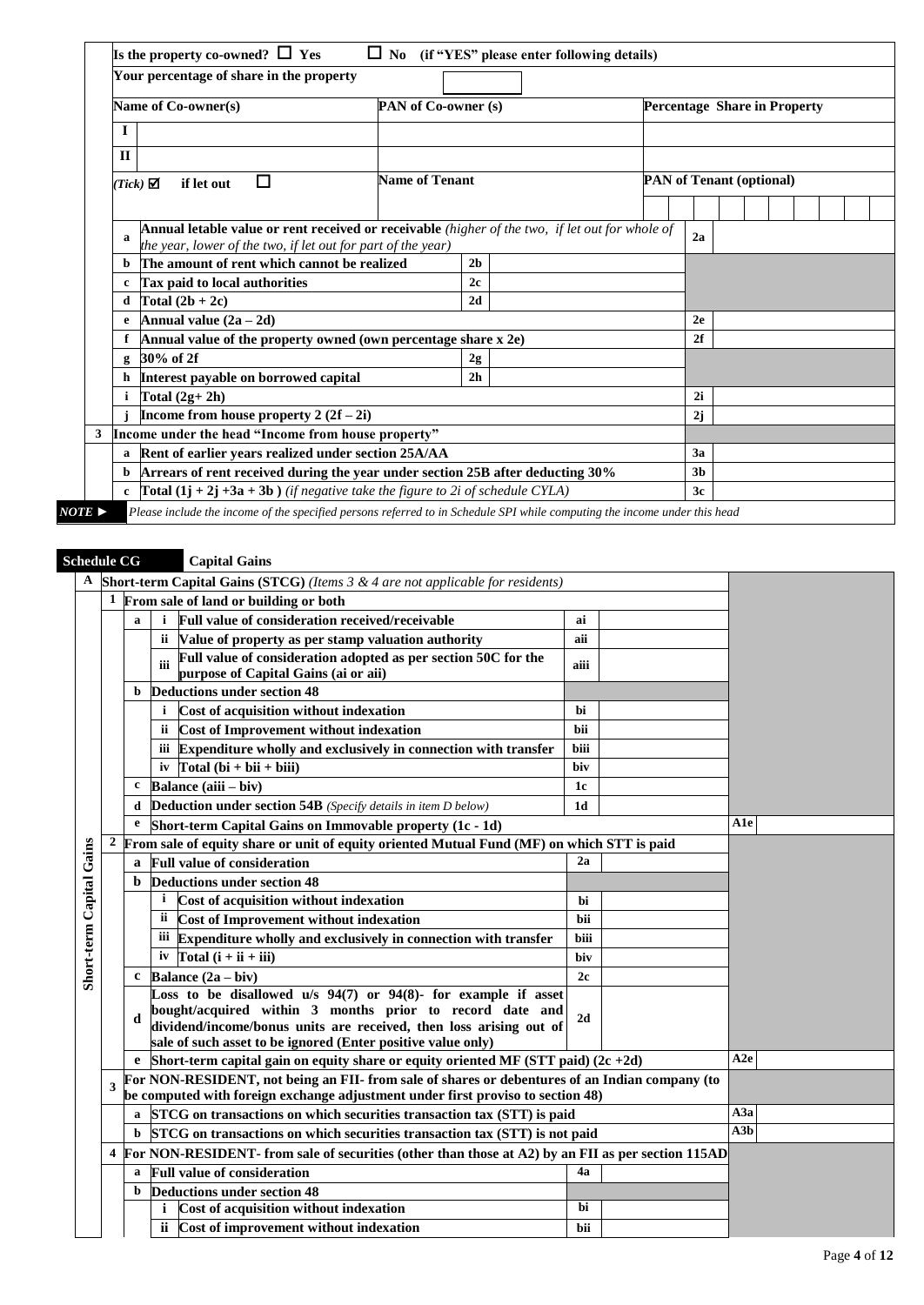|                         |   |          | iii Expenditure wholly and exclusively in connection with transfer                                                | biii           |                 |
|-------------------------|---|----------|-------------------------------------------------------------------------------------------------------------------|----------------|-----------------|
|                         |   |          | iv Total $\overline{(\mathbf{i} + \mathbf{ii} + \mathbf{iii})}$                                                   | biv            |                 |
|                         |   | c        | <b>Balance</b> $(4a - biv)$                                                                                       | 4c             |                 |
|                         |   |          | Loss to be disallowed $u/s$ 94(7) or 94(8)- for example if security                                               |                |                 |
|                         |   | d        | bought/acquired within 3 months prior to record date and                                                          | 4d             |                 |
|                         |   |          | dividend/income/bonus units are received, then loss arising out of                                                |                |                 |
|                         |   |          | sale of such security to be ignored (Enter positive value only)                                                   |                |                 |
|                         |   |          | Short-term capital gain on sale of securities by an FII (other than those at A2) $(4c + 4d)$                      |                | A4e             |
|                         | 5 |          | From sale of assets other than at A1 or A2 or A3 or A4 above                                                      |                |                 |
|                         |   | a        | <b>Full value of consideration</b>                                                                                | 5a             |                 |
|                         |   | b        | <b>Deductions under section 48</b>                                                                                |                |                 |
|                         |   |          | i Cost of acquisition without indexation                                                                          | bi             |                 |
|                         |   |          | ii Cost of Improvement without indexation                                                                         | bii            |                 |
|                         |   |          | iii Expenditure wholly and exclusively in connection with transfer                                                | biii           |                 |
|                         |   |          | iv $\text{Total}(\mathbf{i} + \mathbf{ii} + \mathbf{iii})$                                                        | biv            |                 |
|                         |   | c        | <b>Balance</b> $(3a - biv)$                                                                                       | 5c             |                 |
|                         |   | d        | In case of asset (security/unit) loss to be disallowed u/s 94(7) or 94(8)-                                        | 5d             |                 |
|                         |   |          | for example if asset bought/acquired within 3 months prior to record                                              |                |                 |
|                         |   |          | date and dividend/income/bonus units are received, then loss arising                                              |                |                 |
|                         |   |          | out of sale of such asset to be ignored (Enter positive value only)                                               |                |                 |
|                         |   | e        | STCG on assets other than at A1 or A2 or A3 or A4 above $(5c + 5d)$                                               |                | A5e             |
|                         | 6 |          | Amount deemed to be short term capital gains under sections 54B                                                   |                | A6              |
|                         | 7 |          | Total Short-term Capital Gain (A1e+ A2e+ A3a+ A3b+ A4e+ A5e+A6)                                                   |                | A7              |
| В                       |   |          | <b>Long-term capital gain (LTCG)</b> (Items 4, 5 $\&$ 6 are not applicable for residents)                         |                |                 |
|                         |   |          | 1 From sale of land or building or both                                                                           |                |                 |
|                         |   | a        | Full value of consideration received/receivable<br>i.                                                             | ai             |                 |
|                         |   |          | Value of property as per stamp valuation authority<br>ii -                                                        | aii            |                 |
|                         |   |          | Full value of consideration adopted as per section 50C for the                                                    |                |                 |
|                         |   |          | iii<br>purpose of Capital Gains (ai or aii)                                                                       | aiii           |                 |
|                         |   | b        | Deductions under section 48                                                                                       |                |                 |
|                         |   |          | Cost of acquisition with indexation<br>i.                                                                         | bi             |                 |
|                         |   |          | <b>Cost of Improvement with indexation</b><br>ii.                                                                 | bii            |                 |
|                         |   |          | iii Expenditure wholly and exclusively in connection with transfer                                                | biii           |                 |
|                         |   |          | iv $\Gamma$ otal (bi + bii + biii)                                                                                | biv            |                 |
|                         |   | c        | Balance (aiii – biv)                                                                                              | 1 <sub>c</sub> |                 |
|                         |   |          |                                                                                                                   |                |                 |
|                         |   |          |                                                                                                                   |                |                 |
|                         |   | d        | Deduction under section 54/54B/54EC/54F/54GB (Specify details in item D                                           | 1 <sub>d</sub> |                 |
|                         |   | e        | below)                                                                                                            |                |                 |
|                         |   |          | Long-term Capital Gains on Immovable property (1c - 1d)                                                           |                | B1e             |
|                         | 2 |          | From sale of bonds or debenture (other than capital indexed bonds issued by Government)                           |                |                 |
|                         |   | a        | <b>Full value of consideration</b>                                                                                | 2a             |                 |
|                         |   | b        | Deductions under section 48                                                                                       |                |                 |
|                         |   |          | Cost of acquisition without indexation                                                                            | bi             |                 |
|                         |   |          | ii Cost of improvement without indexation                                                                         | bii            |                 |
|                         |   |          | iii Expenditure wholly and exclusively in connection with transfer                                                | biii           |                 |
|                         |   |          | iv Total $(bi + bii +biii)$                                                                                       | biv            |                 |
|                         |   | c        | <b>Balance</b> $(2a - biv)$                                                                                       | 2c             |                 |
|                         |   | d        | Deduction under sections 54EC/54F (Specify details in item D below)                                               | 2d             |                 |
| Long-term Capital Gains |   | e        | LTCG on bonds or debenture $(2c - 2d)$                                                                            |                | B <sub>2e</sub> |
|                         |   |          | From sale of, (i) listed securities or units or zero coupon bonds where proviso under section $112(1)$ is         |                |                 |
|                         | 3 |          | applicable (taxable $@10\%$ without indexation benefit), (ii) GDR of an Indian company referred in                |                |                 |
|                         |   |          | sec. 115ACA                                                                                                       |                |                 |
|                         |   | a        | <b>Full value of consideration</b>                                                                                | 3a             |                 |
|                         |   | b        | <b>Deductions under section 48</b>                                                                                |                |                 |
|                         |   |          | i.<br>Cost of acquisition without indexation                                                                      | bi             |                 |
|                         |   |          | Cost of improvement without indexation<br>ii.                                                                     | bii            |                 |
|                         |   |          | Expenditure wholly and exclusively in connection with transfer<br>iii                                             | biii           |                 |
|                         |   |          | $Total (bi + bii + biii)$<br>iv                                                                                   | biv            |                 |
|                         |   | c        | Balance (3a – biv)                                                                                                | 3c             |                 |
|                         |   | d        | Deduction under sections 54EC/54F (Specify details in item D below)                                               | 3d             |                 |
|                         |   | e        | Long-term Capital Gains on assets at B3 above $(3c - 3d)$                                                         |                | B <sub>3e</sub> |
|                         |   |          | For NON-RESIDENTS- from sale of shares or debenture of Indian company (to be computed with                        |                |                 |
|                         |   | $\bf{a}$ | foreign exchange adjustment under first proviso to section 48)<br><b>LTCG</b> computed without indexation benefit | 4a             |                 |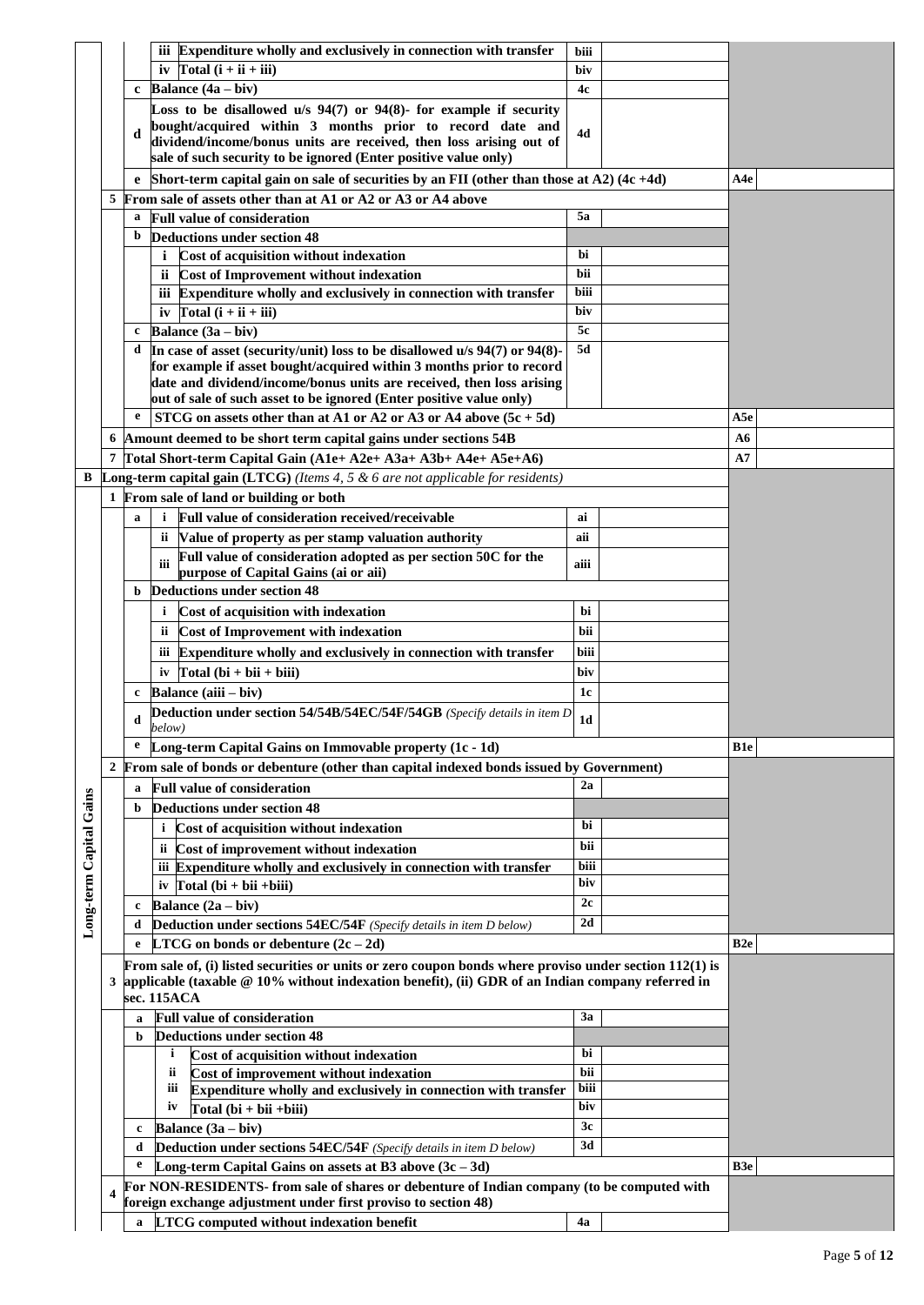|     | b                  |                     |                                       | <b>Deduction under sections 54EC/54F</b> (Specify details in item D below)                                          |                  |                |     |                                 | 4 <sub>b</sub> |                                |                 |                        |
|-----|--------------------|---------------------|---------------------------------------|---------------------------------------------------------------------------------------------------------------------|------------------|----------------|-----|---------------------------------|----------------|--------------------------------|-----------------|------------------------|
|     | c                  |                     | Balance LTCG (4a - 4b)                |                                                                                                                     |                  |                |     |                                 | 4c             |                                |                 |                        |
|     | d                  |                     |                                       | LTCG on share or debenture, being listed security, included in 4c                                                   |                  |                |     |                                 |                |                                | B4d             |                        |
|     | e                  |                     |                                       | LTCG on share or debenture, being unlisted security, included in 4c                                                 |                  |                |     |                                 |                |                                | B <sub>4e</sub> |                        |
|     |                    |                     |                                       | For NON-RESIDENTS- from sale of, (i) unlisted securities as per sec. $112(1)(c)$ , (ii) bonds or GDR as             |                  |                |     |                                 |                |                                |                 |                        |
| 5   |                    |                     |                                       | referred in sec. 115AC, (iii) securities by FII as referred to in sec. 115AD                                        |                  |                |     |                                 |                |                                |                 |                        |
|     | a                  |                     | <b>Full value of consideration</b>    |                                                                                                                     |                  |                |     |                                 | 5a             |                                |                 |                        |
|     | b                  |                     | <b>Deductions under section 48</b>    |                                                                                                                     |                  |                |     |                                 |                |                                |                 |                        |
|     |                    |                     |                                       | <sup>i</sup> Cost of acquisition without indexation                                                                 |                  |                |     |                                 | bi             |                                |                 |                        |
|     |                    |                     |                                       | ii Cost of improvement without indexation                                                                           |                  |                |     |                                 | bii            |                                |                 |                        |
|     |                    |                     |                                       | iii Expenditure wholly and exclusively in connection with transfer                                                  |                  |                |     |                                 | biii           |                                |                 |                        |
|     |                    |                     | iv Total $(bi + bii + biii)$          |                                                                                                                     |                  |                |     |                                 | biv            |                                |                 |                        |
|     | c                  |                     | Balance $(5a - biv)$                  |                                                                                                                     |                  |                |     |                                 | 5c             |                                |                 |                        |
|     | d                  |                     |                                       | <b>Deduction under sections 54EC/54F</b> (Specify details in item D below)                                          |                  |                |     |                                 | 5d             |                                |                 |                        |
|     | e                  |                     |                                       | Long-term Capital Gains on assets at 5 above in case of NON-REESIDENT (5c-5d)                                       |                  |                |     |                                 |                |                                | B5e             |                        |
| 6   |                    |                     |                                       | From sale of foreign exchange asset by NON-RESIDENT INDIAN (If opted under chapter XII-A)                           |                  |                |     |                                 |                |                                |                 |                        |
|     | a                  |                     |                                       | <b>LTCG</b> on sale of specified asset (computed without indexation)                                                |                  |                |     |                                 | 6a             |                                |                 |                        |
|     | b                  |                     |                                       | Less deduction under section 115F (Specify details in item D below)                                                 |                  |                |     |                                 | 6b             |                                |                 |                        |
|     | c                  |                     |                                       | Balance LTCG on sale of specified asset $(6a - 6b)$                                                                 |                  |                |     |                                 |                |                                | Вбс             |                        |
|     |                    |                     |                                       | LTCG on sale of asset, other than specified asset                                                                   |                  |                |     |                                 |                |                                |                 |                        |
|     | d                  |                     |                                       | (computed without indexation)                                                                                       |                  |                |     |                                 | 6d             |                                |                 |                        |
|     | e                  |                     |                                       | Less deduction under section 115F (Specify details in item D below)                                                 |                  |                |     |                                 | 6e             |                                |                 |                        |
|     | f                  |                     |                                       | Balance LTCG on sale of asset, other than specified asset $(6d - 6e)$                                               |                  |                |     |                                 |                |                                | <b>B6f</b>      |                        |
|     |                    |                     |                                       | From sale of assets where B1 to B6 above are not applicable                                                         |                  |                |     |                                 |                |                                |                 |                        |
|     | a                  |                     | <b>Full value of consideration</b>    |                                                                                                                     |                  |                |     |                                 | 7а             |                                |                 |                        |
|     | b                  |                     | <b>Deductions under section 48</b>    |                                                                                                                     |                  |                |     |                                 |                |                                |                 |                        |
|     |                    | i                   |                                       | Cost of acquisition with indexation                                                                                 |                  |                |     |                                 | bi             |                                |                 |                        |
|     |                    | ii.                 |                                       | Cost of improvement with indexation                                                                                 |                  |                |     |                                 | bii            |                                |                 |                        |
|     |                    | Ш                   |                                       | Expenditure wholly and exclusively in connection with transfer                                                      |                  |                |     |                                 | biii           |                                |                 |                        |
|     |                    | iv                  | $Total (bi + bii + biii)$             |                                                                                                                     |                  |                |     |                                 | biv            |                                |                 |                        |
|     | c                  |                     | Balance $(4a - biv)$                  |                                                                                                                     |                  |                |     |                                 | 7с             |                                |                 |                        |
|     | d                  |                     |                                       | Deduction under sections 54EC/54F (Specify details in item D below)                                                 |                  |                |     |                                 | 7d             |                                |                 |                        |
|     | e                  |                     |                                       | Long-term Capital Gains on assets at B7 above (7c-7d)                                                               |                  |                |     |                                 |                |                                | B7e             |                        |
| 8   |                    |                     |                                       | Amount deemed to be LTCG under sections 54/54B/54EC/54F/54GB/115F                                                   |                  |                |     |                                 |                |                                | <b>B8</b>       |                        |
|     |                    |                     |                                       | Total long term capital gain [B1e +B2e +B3e + B4d +B4e + B5e +B6c+ B6f+ B7e+ B8] (In case of loss                   |                  |                |     |                                 |                |                                |                 |                        |
| 9   |                    |                     |                                       | take the figure to 5xi of schedule CFL)                                                                             |                  |                |     |                                 |                |                                | <b>B9</b>       |                        |
|     |                    |                     |                                       | <b>Income chargeable under the head "CAPITAL GAINS" (A7 + B9)</b> (take B9 as nil, if loss) (If C is negative, take |                  |                |     |                                 |                |                                | $\mathbf C$     |                        |
|     |                    |                     |                                       | the figure to 4xi of schedule CFL and if it is positive, take the figure to respective row in item $E$ )            |                  |                |     |                                 |                |                                |                 |                        |
|     |                    |                     | D Information about deduction claimed |                                                                                                                     |                  |                |     |                                 |                |                                |                 |                        |
|     |                    |                     |                                       | 1 In case of deduction u/s 54/54B/54EC/54F/54GB/115F give following details                                         |                  |                |     |                                 |                |                                |                 |                        |
|     | $\mathbf a$        |                     |                                       | Section under which deduction claimed                                                                               |                  | 1a             |     | amount of deduction             |                |                                |                 |                        |
|     |                    | i                   | <b>Cost of new asset</b>              |                                                                                                                     |                  | ai             |     |                                 |                |                                |                 |                        |
|     |                    | ii.                 |                                       | Date of its acquisition/construction                                                                                |                  | aii            |     | dd/mm/yyyy                      |                |                                |                 |                        |
|     |                    | iii                 | Scheme before due date                | <b>Amount deposited in Capital Gains Accounts</b>                                                                   |                  | aiii           |     |                                 |                |                                |                 |                        |
|     | b                  |                     |                                       | Section under which deduction claimed                                                                               |                  | 1 <sub>b</sub> |     | amount of deduction             |                |                                |                 |                        |
|     |                    | i                   | <b>Cost of new asset</b>              |                                                                                                                     |                  | bi             |     |                                 |                |                                |                 |                        |
|     |                    | ii.                 |                                       | Date of its acquisition/construction                                                                                |                  | bii            |     | dd/mm/yyyy                      |                |                                |                 |                        |
|     |                    |                     |                                       | <b>Amount deposited in Capital Gains Accounts</b>                                                                   |                  |                |     |                                 |                |                                |                 |                        |
|     |                    | iii                 | Scheme before due date                |                                                                                                                     |                  | biii           |     |                                 |                |                                |                 |                        |
|     |                    |                     |                                       | c Total deduction claimed $(1a + 1b)$                                                                               |                  | 1c             |     |                                 |                |                                |                 |                        |
|     |                    |                     |                                       | 2 In case of deduction u/s 54GB, furnish PAN of the company                                                         |                  |                |     |                                 |                |                                |                 |                        |
|     |                    |                     |                                       | E Set-off of current year capital losses with current year capital gains                                            |                  |                |     |                                 |                |                                |                 |                        |
|     |                    |                     |                                       | Gain of current                                                                                                     |                  |                |     | Short term capital loss set off |                | Long term capital loss set off |                 | Current year's capital |
|     |                    |                     |                                       |                                                                                                                     |                  |                |     |                                 |                |                                |                 | gains remaining after  |
|     |                    |                     |                                       | year (Fill this column                                                                                              |                  |                |     |                                 |                |                                |                 |                        |
|     |                    |                     | Sl. Type of Capital Gain              | only if computed                                                                                                    | 15%              |                | 30% | applicable                      | 10%            | 20%                            |                 | set off                |
|     |                    |                     |                                       | figure is positive)                                                                                                 |                  |                |     | rate                            |                |                                |                 | $(7=1-2-3-4-5-6)$      |
|     |                    |                     |                                       | 1                                                                                                                   | $\boldsymbol{2}$ |                | 3   | 4                               | 5              | 6                              |                 | 7                      |
| i.  |                    |                     | Loss to be set off (Fill              |                                                                                                                     | $(A2e+A3a)$      |                | A4e | $(A1e+A3b+$                     | $(B3e+B4d +$   | $(B1e+B2e+B4e+$                |                 |                        |
|     |                    | figure is negative) | this row if computed                  |                                                                                                                     |                  |                |     | $A5 + A6$                       | $B5e+ B6c)$    | $B6f + B7e + B8$               |                 |                        |
| ii  |                    |                     | 15%                                   | $(A2e+A3a)$                                                                                                         |                  |                |     |                                 |                |                                |                 |                        |
| iii |                    | Short term          | 30%                                   | A4e                                                                                                                 |                  |                |     |                                 |                |                                |                 |                        |
|     | capital<br>iv gain |                     | applicable                            | $(A1e+A3b+A5e+$<br>A6)                                                                                              |                  |                |     |                                 |                |                                |                 |                        |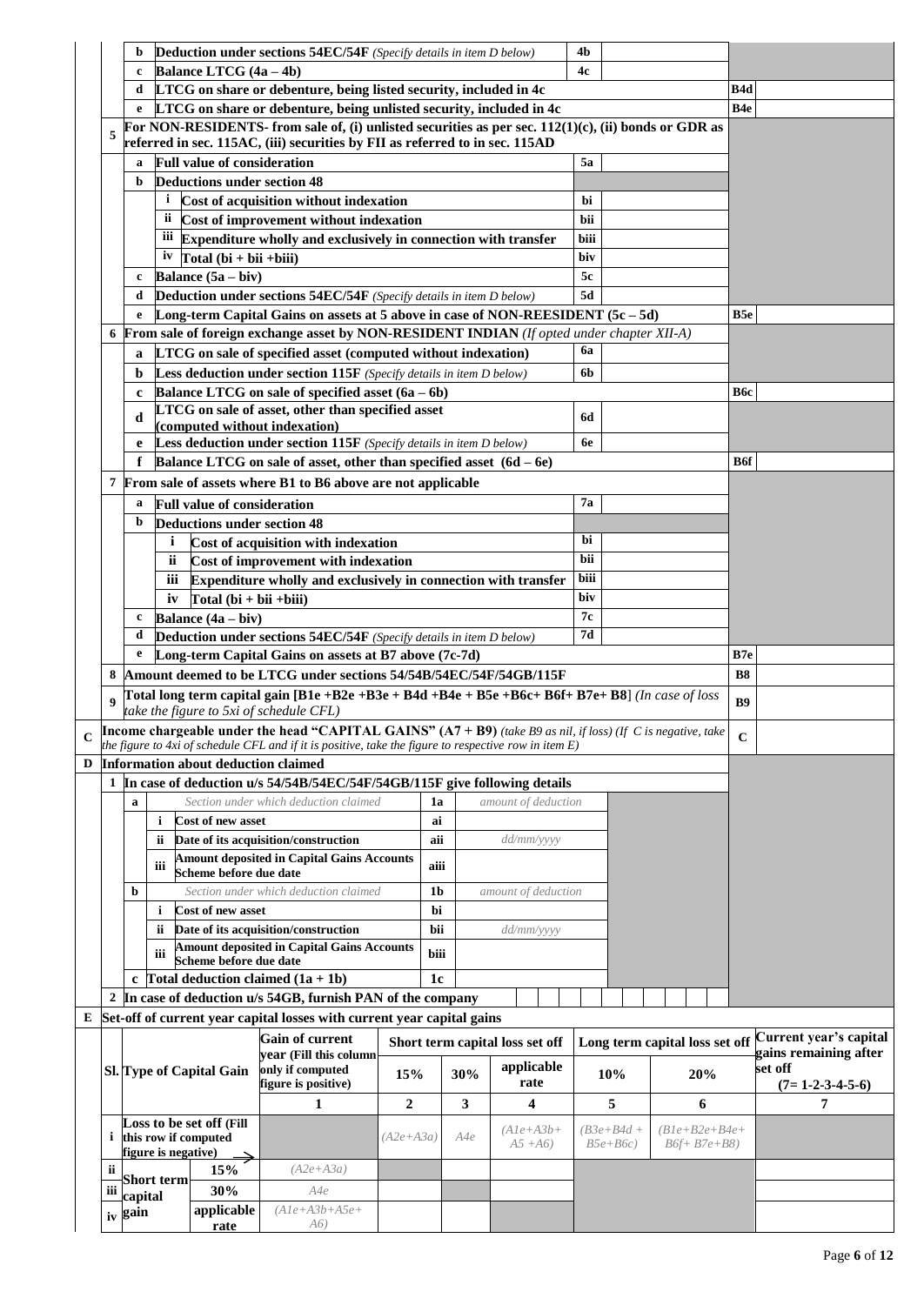|                       | V              | Long term          | 10%                         | $(B3e+B4d+B5e+B6c)$                                                                                                       |  |                         |                                     |       |                          |
|-----------------------|----------------|--------------------|-----------------------------|---------------------------------------------------------------------------------------------------------------------------|--|-------------------------|-------------------------------------|-------|--------------------------|
|                       |                | capital<br>vi gain | 20%                         | $(B1e+B2e+B4e+B6f+$<br>$B7e+B8$                                                                                           |  |                         |                                     |       |                          |
|                       |                |                    |                             | vii Total loss set off $(ii + iii + iv + v + vi)$                                                                         |  |                         |                                     |       |                          |
|                       |                |                    |                             | viii Loss remaining after set off $(i - vii)$                                                                             |  |                         |                                     |       |                          |
| F                     |                |                    |                             | Information about accrual/receipt of capital gain                                                                         |  |                         |                                     |       |                          |
|                       |                |                    | Type of Capital gain / Date |                                                                                                                           |  | <b>Upto 15/9</b><br>(i) | 16/9 to 15/12 16/12 to 15/3<br>(ii) | (iii) | $16/3$ to $31/3$<br>(iv) |
|                       | $\mathbf{1}$   |                    |                             | Short-term capital gains taxable at the rate of 15%<br>Enter value from item 3iii of schedule BFLA, if any.               |  |                         |                                     |       |                          |
|                       | $\overline{2}$ |                    |                             | Short-term capital gains taxable at the rate of 30%<br>Enter value from item 3iv of schedule BFLA, if any.                |  |                         |                                     |       |                          |
|                       | 3              |                    |                             | Short-term capital gains taxable at applicable rates<br>Enter value from item 3v of schedule BFLA, if any.                |  |                         |                                     |       |                          |
|                       | 4              |                    |                             | Long-term capital gains taxable at the rate of 10%<br>Enter value from item 3vi of schedule BFLA, if any.                 |  |                         |                                     |       |                          |
|                       | 5              |                    |                             | Long-term capital gains taxable at the rate of 20%<br>Enter value from item 3vii of schedule BFLA, if any.                |  |                         |                                     |       |                          |
| $NOTE \triangleright$ |                |                    |                             | Please include the income of the specified persons referred to in Schedule SPI while computing the income under this head |  |                         |                                     |       |                          |

## **Schedule OS Income from other sources**

|                       | 1                                                                                                                          | Income                                                         |                                                                                                                                                                                   |                |    |                  |  |
|-----------------------|----------------------------------------------------------------------------------------------------------------------------|----------------------------------------------------------------|-----------------------------------------------------------------------------------------------------------------------------------------------------------------------------------|----------------|----|------------------|--|
|                       |                                                                                                                            |                                                                | <b>Dividends</b> , Gross                                                                                                                                                          | 1a             |    |                  |  |
|                       |                                                                                                                            | b                                                              | <b>Interest, Gross</b>                                                                                                                                                            | 1 <sub>b</sub> |    |                  |  |
|                       |                                                                                                                            |                                                                | Rental income from machinery, plants, buildings, etc., Gross                                                                                                                      | 1c             |    |                  |  |
|                       |                                                                                                                            | d                                                              | Others, Gross (excluding income from owning race<br>horses)Mention the source                                                                                                     |                |    |                  |  |
|                       |                                                                                                                            |                                                                | Winnings from lotteries, crossword puzzles etc.<br>i                                                                                                                              | 1di            |    |                  |  |
|                       |                                                                                                                            |                                                                | ii                                                                                                                                                                                | 1dii           |    |                  |  |
|                       |                                                                                                                            |                                                                | iii                                                                                                                                                                               | 1diii          |    |                  |  |
|                       |                                                                                                                            |                                                                | iv $\Gamma$ otal (1di + 1dii + 1diii)                                                                                                                                             | 1div           |    |                  |  |
|                       |                                                                                                                            | e                                                              | $\boxed{\text{Total} (1a + 1b + 1c + 1div)}$                                                                                                                                      |                |    | 1e               |  |
|                       |                                                                                                                            | f.                                                             | <b>Income included in '1e' chargeable to tax at special rate (Chapter XII/XIIA)</b> (to be taken to schedule SI)                                                                  |                |    |                  |  |
| <b>OTHER SOURCES</b>  |                                                                                                                            |                                                                | Winnings from lotteries, crossword puzzles, races, games, gambling, betting etc (u/s 115BB)                                                                                       |                |    | 1fi              |  |
|                       |                                                                                                                            |                                                                | Any other income under chapter XII/XII-A<br><b>ii</b>                                                                                                                             |                |    | 1fii             |  |
|                       |                                                                                                                            |                                                                | Income included in '1e' chargeable to tax at special rate $(1fi + 1fi)$<br>iii                                                                                                    | 1fiii          |    |                  |  |
|                       |                                                                                                                            |                                                                | Gross amount chargeable to tax at normal applicable rates (1e-1fiii)                                                                                                              |                | 1g |                  |  |
|                       |                                                                                                                            | h                                                              | Deductions under section 57                                                                                                                                                       |                |    |                  |  |
|                       |                                                                                                                            |                                                                | <b>Expenses / Deductions</b><br>i.                                                                                                                                                | hi             |    |                  |  |
|                       |                                                                                                                            |                                                                | <b>Depreciation</b><br>ii.                                                                                                                                                        | hii            |    |                  |  |
|                       |                                                                                                                            |                                                                | iii Total                                                                                                                                                                         | hiii           |    |                  |  |
|                       |                                                                                                                            |                                                                | Income from other sources (other than from owning race horses and amount chargeable to tax at<br>special rate) $(1g - hiii)$ (If negative take the figure to 3i of schedule CYLA) |                |    | 1i               |  |
|                       | 2                                                                                                                          |                                                                | Income from other sources (other than from owning race horses) $(1$ fiii + 1i) (enterli as nil, if negative)                                                                      |                |    | $\mathbf{2}$     |  |
|                       | 3                                                                                                                          | Income from the activity of owning and maintaining race horses |                                                                                                                                                                                   |                |    |                  |  |
|                       |                                                                                                                            | a                                                              | <b>Receipts</b><br>3a                                                                                                                                                             |                |    |                  |  |
|                       |                                                                                                                            |                                                                | b <b>Deductions under section 57 in relation to (4)</b><br>3 <sub>h</sub>                                                                                                         |                |    |                  |  |
|                       |                                                                                                                            |                                                                | <b>Balance (4a – 4b)</b> (if negative take the figure to 6xi of Schedule CFL)                                                                                                     |                |    | 3c               |  |
|                       | 4                                                                                                                          |                                                                | <b>Income under the head "Income from other sources"</b> $(2 + 3c)$ (take 3c as nil if negative)                                                                                  |                |    | $\boldsymbol{4}$ |  |
| $NOTE \triangleright$ | Please include the income of the specified persons referred to in Schedule SPI while computing the income under this head. |                                                                |                                                                                                                                                                                   |                |    |                  |  |

#### **Schedule CYLA Details of Income after Set off of current year losses**

| <b>YEAR</b><br><b>TIMEN</b>   |     | <b>SI.No Head/Source of Income</b> | Income of current<br>vear<br>(Fill this column only<br>if income is positive) | the current year set<br><b>off</b> | House property loss of Other sources loss (other<br>than loss from race horses)<br>of the current year set off | Current year's Income<br>remaining after set off |
|-------------------------------|-----|------------------------------------|-------------------------------------------------------------------------------|------------------------------------|----------------------------------------------------------------------------------------------------------------|--------------------------------------------------|
|                               |     |                                    |                                                                               |                                    |                                                                                                                | $4=1-2-3$                                        |
| <b>CURRENT<br/>OSS ADJUST</b> |     | Loss to be set off                 |                                                                               | $(3c \text{ of Schedule} - HP)$    | $(1i \text{ of Schedule}-OS)$                                                                                  |                                                  |
|                               |     | <b>Salaries</b>                    | (7 of Schedule S)                                                             |                                    |                                                                                                                |                                                  |
|                               | iii | <b>House property</b>              | (3c of Schedule HP)                                                           |                                    |                                                                                                                |                                                  |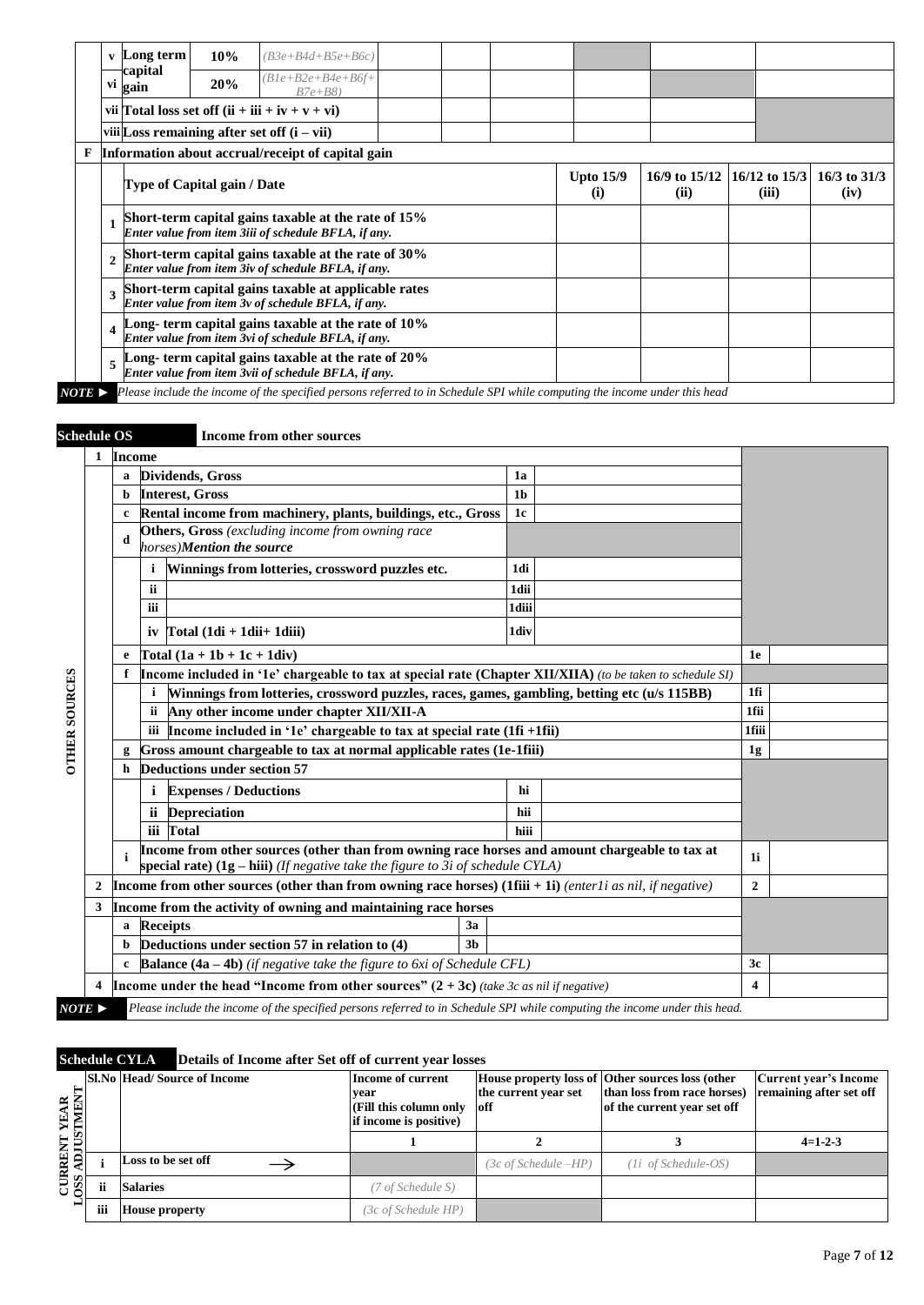| iv          | Short-term capital gain taxable $@15\%$                                                                     | (7ii of item $E$ of<br>schedule CG)     |  |  |
|-------------|-------------------------------------------------------------------------------------------------------------|-----------------------------------------|--|--|
| v           | Short-term capital gain taxable @ 30%                                                                       | (7iii of item E of<br>schedule CG)      |  |  |
| vi          | Short-term capital gain taxable at<br>applicable rates                                                      | ( $7$ iv of item $E$ of<br>schedule CG) |  |  |
| vii         | Long term capital gain taxable $@10\%$                                                                      | ( $7v$ of item E of<br>schedule CG)     |  |  |
| viii        | Long term capital gain taxable $@20\%$                                                                      | ( $7vi$ of item $E$ of<br>schedule CG)  |  |  |
| ix          | Other sources (excluding profit from<br>owning race horses and amount<br>chargeable to special rate of tax) | $(Ii$ of schedule $OS$ )                |  |  |
| $\mathbf x$ | <b>Profit from owning and maintaining race</b><br>horses                                                    | (3c of schedule OS)                     |  |  |
| xi          | Total loss set off $(ii + iii + iv + v + vi + vii + viii + ix + x)$                                         |                                         |  |  |
| xii         | Loss remaining after set-off (i - xi)                                                                       |                                         |  |  |

## **Schedule BFLA Details of Income after Set off of Brought Forward Losses of earlier years**

|                   | Sl.<br>No.   | <b>Head/Source of Income</b>                                                                                 | Income after set off, if any, of<br>current year's losses as per<br>col. 4 of Schedule CYLA | <b>Brought forward loss set off</b>        | Current year's income<br>remaining after set off |
|-------------------|--------------|--------------------------------------------------------------------------------------------------------------|---------------------------------------------------------------------------------------------|--------------------------------------------|--------------------------------------------------|
|                   |              |                                                                                                              |                                                                                             | 2                                          | 3                                                |
| <b>ADJUSTMENT</b> |              | <b>Salaries</b>                                                                                              | (4ii of schedule CYLA)                                                                      |                                            |                                                  |
|                   | ii           | <b>House property</b>                                                                                        | (4iii of schedule CYLA)                                                                     | (B/f house property loss)                  |                                                  |
| LOSS              | iii          | Short-term capital gain taxable $@15\%$                                                                      | (4iv of schedule CYLA)                                                                      | (B/f short-term capital loss)              |                                                  |
|                   | iv           | Short-term capital gain taxable $@30\%$                                                                      | (4v of Schedule CYLA)                                                                       | (B/f short-term capital loss)              |                                                  |
|                   | $\mathbf{v}$ | Short-term capital gain taxable at applicable rates                                                          | (4vi of Schedule CYLA)                                                                      | (B/f short-term capital loss)              |                                                  |
|                   | vi           | Long-term capital gain taxable $@10\%$                                                                       | (4vii of Schedule CYLA)                                                                     | (B/f short-term or long-term capital loss) |                                                  |
| FORWARD           | vii          | Long term capital gain taxable $@20\%$                                                                       | (4viii of Schedule CYLA)                                                                    | (B/f short-term or long-term capital loss) |                                                  |
| <b>BROUGHT</b>    | viii         | Other sources (excluding profit from owning race<br>horses and winnings from lottery, game etc.)             | (4ix of Schedule CYLA)                                                                      |                                            |                                                  |
|                   | ix           | Profit from owning and maintaining race horses                                                               | (4x of Schedule CYLA)                                                                       | (B/f loss from horse races)                |                                                  |
|                   | X            | Total of brought forward loss set off $(ii2 + iii2 + iv2 + v2 + vi2 + vi2 + ix2)$                            |                                                                                             |                                            |                                                  |
|                   | xi           | Current year's income remaining after set off Total $(i3 + ii3 + iii3 + iv3 + v3 + vi3 + vi3 + viii3 + ix3)$ |                                                                                             |                                            |                                                  |

# **Schedule CFL Details of Losses to be carried forward to future years**

|              |              | <b>Assessment Year</b>                                       | Date of Filing | <b>House property</b>        | Short-term capital Long-term Capital                        |                                                    | Loss from owning and    |
|--------------|--------------|--------------------------------------------------------------|----------------|------------------------------|-------------------------------------------------------------|----------------------------------------------------|-------------------------|
|              |              |                                                              | (DD/MM/YYYY)   | loss                         | loss                                                        | loss                                               | maintaining race horses |
|              |              |                                                              | 2              | 3                            | 4                                                           | 5                                                  | 6                       |
|              | i            | 2006-07                                                      |                |                              |                                                             |                                                    |                         |
|              | ii           | 2007-08                                                      |                |                              |                                                             |                                                    |                         |
|              | iii          | 2008-09                                                      |                |                              |                                                             |                                                    |                         |
| OF LOSS      | iv           | 2009-10                                                      |                |                              |                                                             |                                                    |                         |
|              | $\mathbf{v}$ | 2010-11                                                      |                |                              |                                                             |                                                    |                         |
| FORWARD      | vi           | 2011-12                                                      |                |                              |                                                             |                                                    |                         |
|              | vii          | 2012-13                                                      |                |                              |                                                             |                                                    |                         |
|              | viii         | 2013-14                                                      |                |                              |                                                             |                                                    |                         |
| <b>CARRY</b> | ix           | <b>Total of earlier year losses</b>                          |                |                              |                                                             |                                                    |                         |
|              | $\mathbf{x}$ | <b>Adjustment of above losses in Schedule</b><br><b>BFLA</b> |                | $(2ii$ of schedule<br>BFLA)  |                                                             |                                                    | (2ix of schedule BFLA)  |
|              | xi           | 2014-15 (Current year losses)                                |                | 2xii of schedule<br>$CYLA$ ) | $((2viii+3viii+4viii))$<br>$of$ item $E$ of<br>schedule CG) | $((5viii+6viii)$ of item<br>$E$ of schedule $CG$ ) |                         |
|              | xii          | Total loss carried forward to future years                   |                |                              |                                                             |                                                    |                         |

|          | <b>Schedule VIA</b> |                                       | <b>Deductions under Chapter VI-A (Section)</b> |   |             |          |              |  |
|----------|---------------------|---------------------------------------|------------------------------------------------|---|-------------|----------|--------------|--|
|          | a                   | 80C                                   |                                                | g | 80DDB       | n        | <b>80QQB</b> |  |
| ▄        |                     | <b>80CCC</b>                          |                                                | h | <b>80E</b>  | $\bf{0}$ | <b>80RRB</b> |  |
| ۹E<br>سر | c(i)                | $80CCD(1)$ (assesses<br>contribution) |                                                |   | <b>80EE</b> | p        | 80TTA        |  |
|          | c(ii)               | 80CCD(2) (employers<br>contribution)  |                                                |   | 80G         | q        | 80U          |  |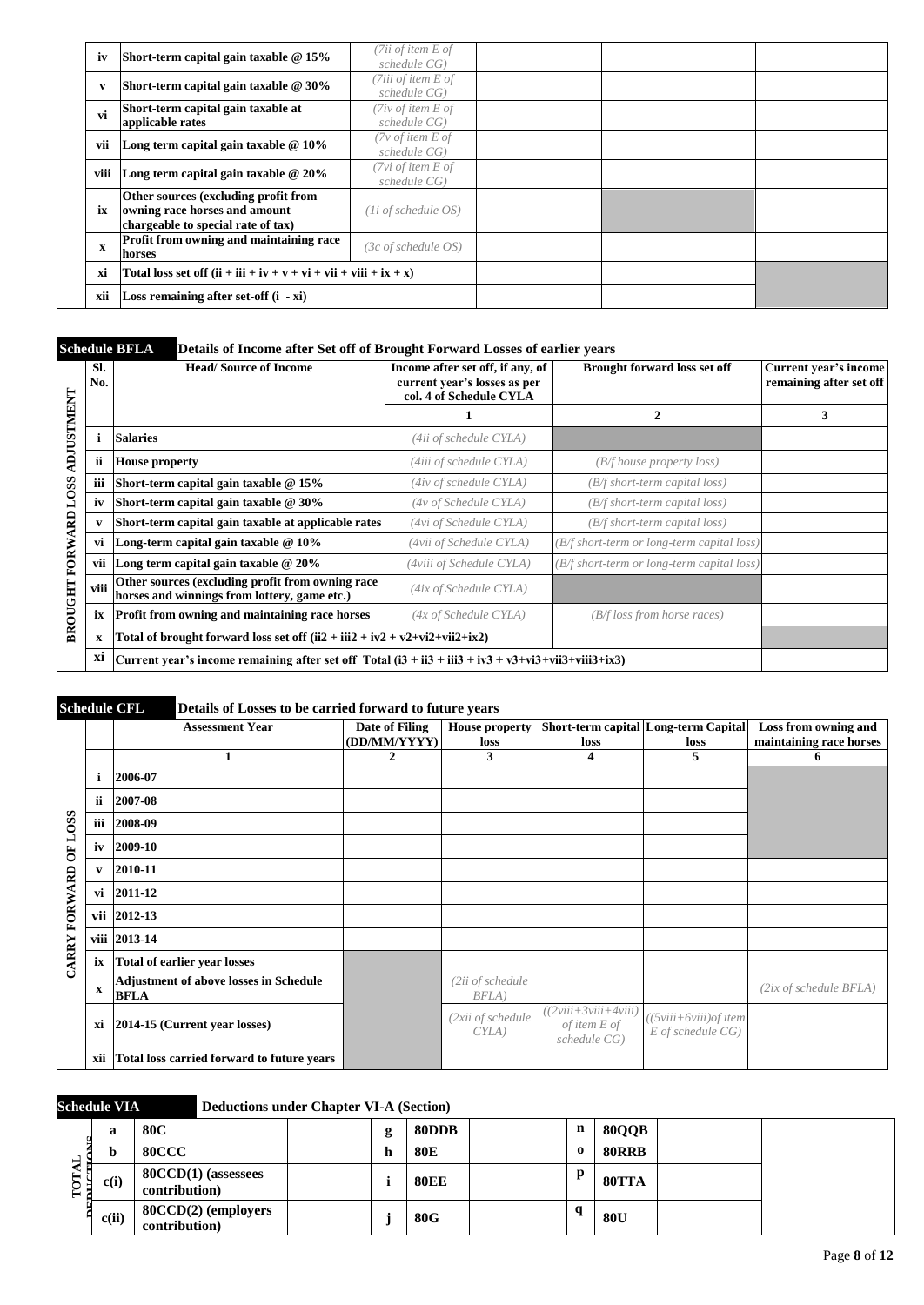| u | <b>80CCG</b>                       | K | 80GG  |  |  |  |
|---|------------------------------------|---|-------|--|--|--|
|   | <b>80D</b>                         |   | 80GGA |  |  |  |
|   | <b>80DD</b>                        | m | 80GGC |  |  |  |
|   | Total deductions (total of a to q) |   |       |  |  |  |

L.

# **Schedule 80G Details of donations entitled for deduction under section 80G**

|                      | $\mathbf{A}$ | Donations entitled for 100% deduction without<br>qualifying limit    |                     |                           |                                       |
|----------------------|--------------|----------------------------------------------------------------------|---------------------|---------------------------|---------------------------------------|
|                      |              | Name and address of donee                                            | <b>PAN</b> of Donee | <b>Amount of donation</b> | <b>Eligible Amount of</b><br>donation |
|                      |              | $\mathbf i$                                                          |                     |                           |                                       |
|                      |              | ii                                                                   |                     |                           |                                       |
|                      |              | iii                                                                  |                     |                           |                                       |
|                      |              | iv                                                                   |                     |                           |                                       |
|                      |              | <b>Total</b><br>$\mathbf{v}$                                         |                     |                           |                                       |
|                      | B            | Donations entitled for 50% deduction without<br>qualifying limit     |                     |                           |                                       |
|                      |              | Name and address of donee                                            | <b>PAN</b> of Donee | <b>Amount of donation</b> | <b>Eligible Amount of</b><br>donation |
|                      |              | $\mathbf{i}$                                                         |                     |                           |                                       |
|                      |              | ii                                                                   |                     |                           |                                       |
|                      |              | iii                                                                  |                     |                           |                                       |
|                      |              | iv                                                                   |                     |                           |                                       |
|                      |              | v Total                                                              |                     |                           |                                       |
|                      | $\mathbf C$  | Donations entitled for 100% deduction subject to<br>qualifying limit |                     |                           |                                       |
| DETAILS OF DONATIONS |              | Name and address of donee                                            | <b>PAN</b> of Donee | <b>Amount of donation</b> | <b>Eligible Amount of</b><br>donation |
|                      |              | $\mathbf{i}$                                                         |                     |                           |                                       |
|                      |              | ii                                                                   |                     |                           |                                       |
|                      |              | iii                                                                  |                     |                           |                                       |
|                      |              | iv                                                                   |                     |                           |                                       |
|                      |              | Total<br>$\mathbf{v}$                                                |                     |                           |                                       |
|                      | D            | Donations entitled for 50% deduction subject to<br>qualifying limit  |                     |                           |                                       |
|                      |              | Name and address of donee                                            | <b>PAN</b> of Donee | <b>Amount of donation</b> | <b>Eligible Amount of</b><br>donation |
|                      |              | $\mathbf i$                                                          |                     |                           |                                       |
|                      |              | ii                                                                   |                     |                           |                                       |
|                      |              | iii                                                                  |                     |                           |                                       |
|                      |              | iv                                                                   |                     |                           |                                       |
|                      |              | <b>Total</b><br>$\mathbf{v}$                                         |                     |                           |                                       |
|                      | E            | Total donations $(Av + Bv + Cv + Dv)$                                |                     |                           |                                       |

**Schedule SPI Income of specified persons (spouse, minor child etc) includable in income of the assessee (income of the minor child, in excess of Rs. 1,500 per child, to be included)** 

| Sl No | Name of person |  |  | PAN of person (optional) |  |  | Relationship | <b>Nature of Income</b> | Amount (Rs) |
|-------|----------------|--|--|--------------------------|--|--|--------------|-------------------------|-------------|
|       |                |  |  |                          |  |  |              |                         |             |
| ∸     |                |  |  |                          |  |  |              |                         |             |
| ◡     |                |  |  |                          |  |  |              |                         |             |

| <b>Schedule SI</b> |           | Income chargeable to tax at special rates (please see instructions $No$ , 9 for rate of tax) |   |                     |                                |                    |
|--------------------|-----------|----------------------------------------------------------------------------------------------|---|---------------------|--------------------------------|--------------------|
|                    | <b>SI</b> | <b>Section/Description</b>                                                                   | М | <b>Special rate</b> | Income                         | <b>Tax thereon</b> |
| ∢ ⊡া               | No        |                                                                                              |   | $\frac{9}{6}$       |                                | (ii)               |
|                    |           | 111A (STCG on shares/units on which STT paid)                                                |   | 15                  | (3iii of schedule BFLA)        |                    |
| 문장<br>≅            |           | 115AD (STCG for FIIs on securities where STT not paid)                                       |   | 30                  | $(3iv)$ of schedule BFLA)      |                    |
|                    |           | 3  112 proviso (LTCG on listed securities/ units without indexation)                         | □ | 10                  | (part of 3vi of schedule BFLA) |                    |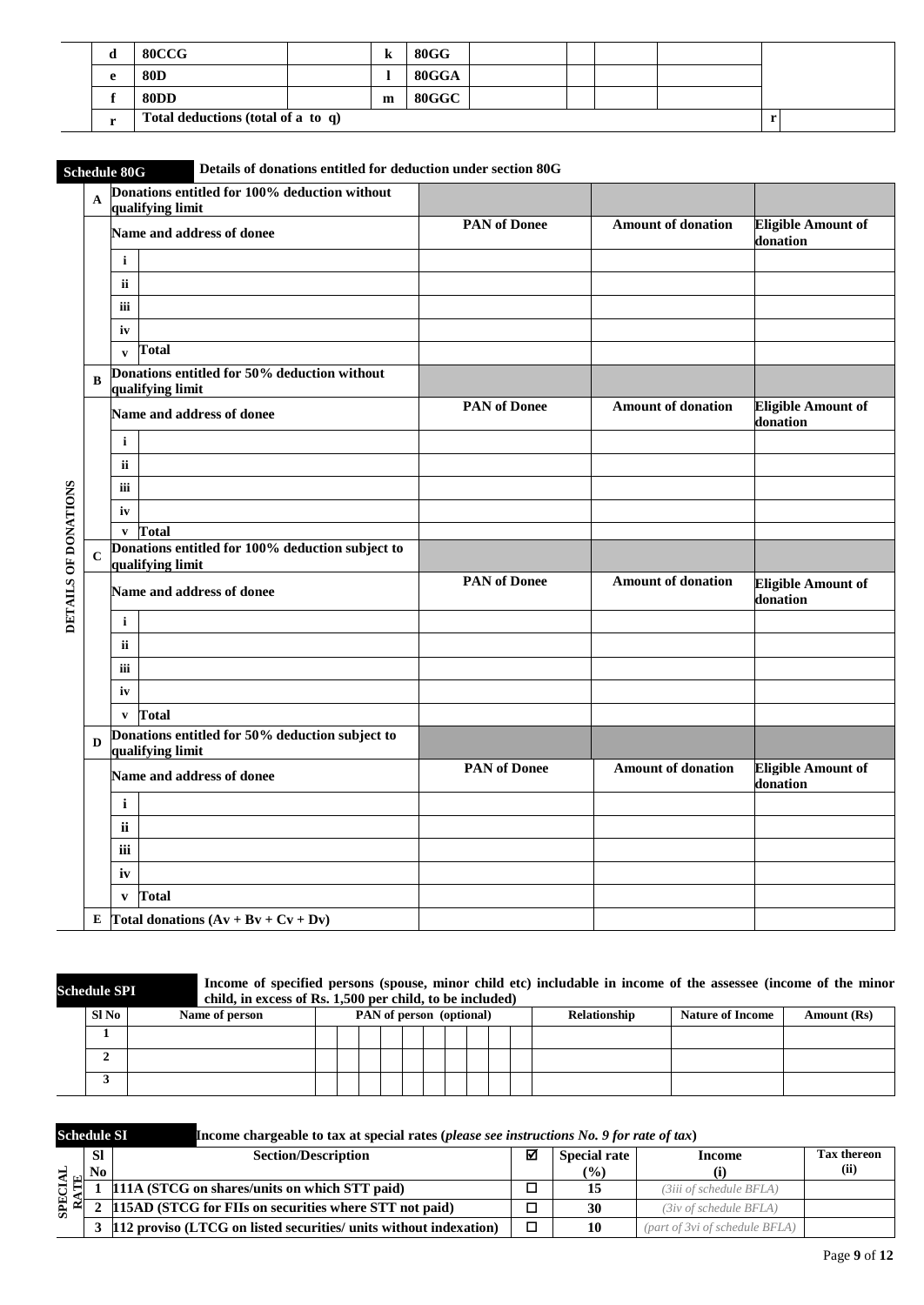|    | $[112(1)(c)(iii)$ (LTCG for non-resident on unlisted securities)                    | ◻      | 10           | (part of 3vi of schedule BFLA) |  |
|----|-------------------------------------------------------------------------------------|--------|--------------|--------------------------------|--|
| 5  | 115AC (LTCG for non-resident on bonds/GDR)                                          | □      | 10           | (part of 3vi of schedule BFLA) |  |
| 6  | 115ACA (LTCG for an employee of specified company on GDR)                           | $\Box$ | 10           | (part of 3vi of schedule BFLA) |  |
| 7  | 115AD (LTCG for FIIs on securities)                                                 | □      | 10           | (part of 3vi of schedule BFLA) |  |
| 8  | 115E (LTCG for non-resident indian on specified asset)                              | □      | 10           | (part of 3vi of schedule BFLA) |  |
| 8  | 112 (LTCG on others)                                                                | □      | 20           | (3vii of schedule BFLA)        |  |
|    | 10   115BB (Winnings from lotteries, puzzles, races, games etc.)                    | □      | 30           | (1fi of schedule OS)           |  |
| 11 | 115AC (Income of a non-resident from bonds or GDR purchased<br>in foreign currency) | ◻      | 10           | (part of 1fii of schedule OS)  |  |
| 12 |                                                                                     | □      |              |                                |  |
| 13 |                                                                                     | □      |              |                                |  |
|    |                                                                                     |        | <b>Total</b> |                                |  |

| <b>Schedule EI</b> |                     | Details of Exempt Income (Income not to be included in Total Income)                            |   |  |
|--------------------|---------------------|-------------------------------------------------------------------------------------------------|---|--|
|                    | Interest income     |                                                                                                 |   |  |
|                    | Dividend income     |                                                                                                 |   |  |
| <b>HINK</b>        |                     | Long-term capital gains from transactions on which Securities Transaction Tax is paid           |   |  |
| ម្ពិក្ត<br>GΖ      |                     | Net Agricultural income (other than income to be excluded under rule 7A, 7B or 8 of I.T. Rules) |   |  |
|                    |                     | Others, including exempt income of minor child                                                  |   |  |
|                    | Total $(1+2+3+4+5)$ |                                                                                                 | 6 |  |

| <b>Schedule IT</b> |                                     |                       | Details of payments of Advance Tax and Self-Assessment Tax |  |  |                                                                                           |  |  |  |  |     |  |                              |  |     |                                 |  |             |  |  |
|--------------------|-------------------------------------|-----------------------|------------------------------------------------------------|--|--|-------------------------------------------------------------------------------------------|--|--|--|--|-----|--|------------------------------|--|-----|---------------------------------|--|-------------|--|--|
|                    | <b>SI</b><br>$\mathbf{N}\mathbf{o}$ |                       | <b>BSR Code</b>                                            |  |  |                                                                                           |  |  |  |  |     |  | Date of Deposit (DD/MM/YYYY) |  |     | <b>Serial Number of Challan</b> |  | Amount (Rs) |  |  |
|                    | (1)                                 |                       | (2)                                                        |  |  |                                                                                           |  |  |  |  | (3) |  |                              |  | (4) |                                 |  | (5)         |  |  |
| Šν.<br>ᆓ<br>后      |                                     |                       |                                                            |  |  |                                                                                           |  |  |  |  |     |  |                              |  |     |                                 |  |             |  |  |
|                    | ii                                  |                       |                                                            |  |  |                                                                                           |  |  |  |  |     |  |                              |  |     |                                 |  |             |  |  |
|                    | iii                                 |                       |                                                            |  |  |                                                                                           |  |  |  |  |     |  |                              |  |     |                                 |  |             |  |  |
| ×<br>⊢             | iv                                  |                       |                                                            |  |  |                                                                                           |  |  |  |  |     |  |                              |  |     |                                 |  |             |  |  |
|                    |                                     |                       |                                                            |  |  |                                                                                           |  |  |  |  |     |  |                              |  |     |                                 |  |             |  |  |
|                    |                                     | $NOTE \triangleright$ |                                                            |  |  | Enter the totals of Advance tax and Self-Assessment tax in Sl No. 11a & 11c of Part B-TTI |  |  |  |  |     |  |                              |  |     |                                 |  |             |  |  |

#### **Schedule TDS1** Details of Tax Deducted at Source from Salary [As per Form 16 issued by Employer(s)]

|                        |                 | <b>SCREAME TDST</b>                                             | Details of Tax Deuteleu at Source from Salary [As per Form To issued by Employer(s)]               |                                            |                           |  |  |  |  |
|------------------------|-----------------|-----------------------------------------------------------------|----------------------------------------------------------------------------------------------------|--------------------------------------------|---------------------------|--|--|--|--|
|                        | <b>SI</b><br>No | <b>Tax Deduction Account</b><br>Number (TAN) of the<br>Employer | Name of the Employer                                                                               | Income chargeable under<br><b>Salaries</b> | <b>Total tax deducted</b> |  |  |  |  |
| $\mathbf{R}\mathbf{Y}$ |                 | (2)                                                             | (3)                                                                                                | (4)                                        |                           |  |  |  |  |
| $S_A$<br>$\mathsf{S}$  |                 |                                                                 |                                                                                                    |                                            |                           |  |  |  |  |
| m <sub>S</sub>         | -ii             |                                                                 |                                                                                                    |                                            |                           |  |  |  |  |
|                        |                 | $NOTE \triangleright$                                           | Please enter total of column 5 of Schedule-TDS1 and column 8 of Schedule-TDS2 in 11b of Part B-TTI |                                            |                           |  |  |  |  |

#### **Schedule TDS2 Details of Tax Deducted at Source (TDS) on Income [As per Form 16 A issued by Deductor(s) or Form 26QB]**

|                                | <b>SI</b><br>$\bf No$ | <b>Tax Deduction</b><br><b>Account Number</b><br>(TAN) of the<br><b>Deductor</b>                               | Name of the<br><b>Deductor</b> | <b>Unique TDS</b><br><b>Certificate</b><br><b>Number</b> | <b>Unclaimed TDS</b><br>brought forward (b/f) |               | TDS of the<br>current fin.<br>vear | Amount out of $(6)$ or $(7)$ being<br>claimed this Year (only if<br>corresponding income is being<br>offered for tax this year) |                                                           | Amount out of<br>$(6)$ or $(7)$ being<br>carried<br>forward |
|--------------------------------|-----------------------|----------------------------------------------------------------------------------------------------------------|--------------------------------|----------------------------------------------------------|-----------------------------------------------|---------------|------------------------------------|---------------------------------------------------------------------------------------------------------------------------------|-----------------------------------------------------------|-------------------------------------------------------------|
| INCOME                         |                       |                                                                                                                |                                |                                                          | Fin. Year in<br>which<br>deducted             | Amount<br>b/f |                                    | in own hands                                                                                                                    | in the hands of<br>spouse, if section<br>5A is applicable |                                                             |
|                                | (1)                   | (2)                                                                                                            | (3)                            | (4)                                                      | (5)                                           | (6)           | (7)                                | (8)                                                                                                                             | (9)                                                       | (10)                                                        |
| <b>OTHER</b><br>$\overline{6}$ |                       |                                                                                                                |                                |                                                          |                                               |               |                                    |                                                                                                                                 |                                                           |                                                             |
| TDS                            | ii                    |                                                                                                                |                                |                                                          |                                               |               |                                    |                                                                                                                                 |                                                           |                                                             |
|                                |                       | <b>NOTE</b> Please enter total of column 5 of Schedule-TDS1 and column 8 of Schedule-TDS2 in 11b of Part B-TTI |                                |                                                          |                                               |               |                                    |                                                                                                                                 |                                                           |                                                             |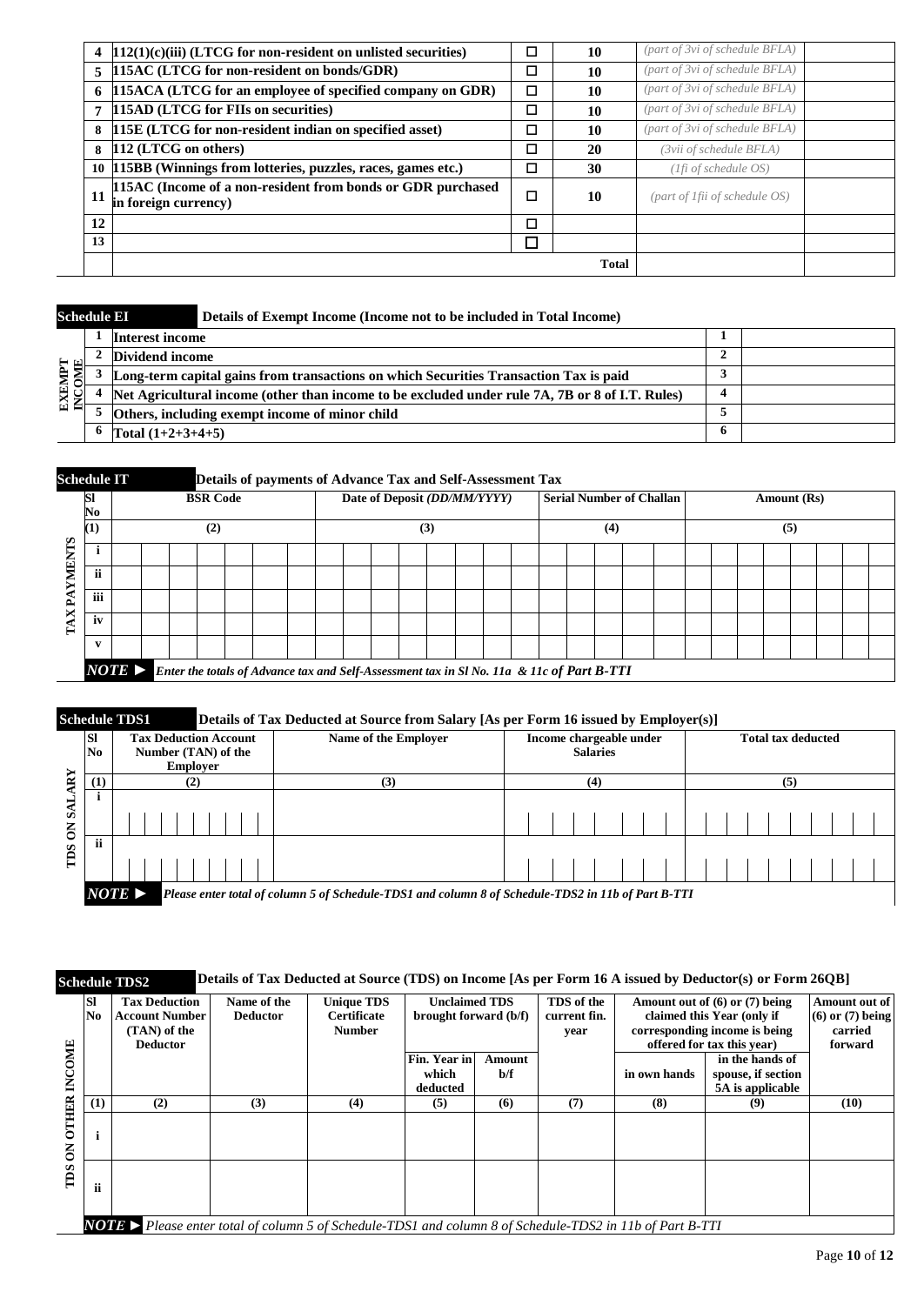| <b>Schedule FSI</b> |      |                                                                | Details of Income from outside India and tax relief |                                         |                                                                    |                           |                                                                                |                                                                                           |                                                                          |  |  |
|---------------------|------|----------------------------------------------------------------|-----------------------------------------------------|-----------------------------------------|--------------------------------------------------------------------|---------------------------|--------------------------------------------------------------------------------|-------------------------------------------------------------------------------------------|--------------------------------------------------------------------------|--|--|
|                     | Code | Sl. Country Taxpayer<br><b>Identification</b><br><b>Number</b> | SI.                                                 | <b>Head of income</b>                   | <b>Income from</b><br>outside India<br>(included in PART<br>$B-TI$ | Tax paid<br>outside India | Tax payable on<br>such income<br>under normal<br>provisions in<br><b>India</b> | <b>Tax relief</b><br>available in<br>India<br>$(e)=(c)$ or $(d)$<br>whichever is<br>lower | <b>Relevant article</b><br>of DTAA if<br>relief claimed<br>u/s 90 or 90A |  |  |
|                     |      |                                                                |                                                     | (a)                                     | ( <b>b</b> )                                                       | (c)                       | (d)                                                                            | (e)                                                                                       | (f)                                                                      |  |  |
| 1                   |      |                                                                | i                                                   | <b>Salary</b>                           |                                                                    |                           |                                                                                |                                                                                           |                                                                          |  |  |
|                     |      |                                                                | ii                                                  | <b>House Property</b>                   |                                                                    |                           |                                                                                |                                                                                           |                                                                          |  |  |
|                     |      |                                                                | iii                                                 | <b>Business or</b><br><b>Profession</b> |                                                                    |                           |                                                                                |                                                                                           |                                                                          |  |  |
|                     |      |                                                                | iv                                                  | <b>Capital Gains</b>                    |                                                                    |                           |                                                                                |                                                                                           |                                                                          |  |  |
|                     |      |                                                                | v                                                   | Other sources                           |                                                                    |                           |                                                                                |                                                                                           |                                                                          |  |  |
|                     |      |                                                                |                                                     | <b>Total</b>                            |                                                                    |                           |                                                                                |                                                                                           |                                                                          |  |  |
| $\mathbf{2}$        |      |                                                                | i                                                   | <b>Salary</b>                           |                                                                    |                           |                                                                                |                                                                                           |                                                                          |  |  |
|                     |      |                                                                | ii                                                  | <b>House Property</b>                   |                                                                    |                           |                                                                                |                                                                                           |                                                                          |  |  |
|                     |      |                                                                | iii                                                 | <b>Business or</b><br><b>Profession</b> |                                                                    |                           |                                                                                |                                                                                           |                                                                          |  |  |
|                     |      |                                                                | iv                                                  | <b>Capital Gains</b>                    |                                                                    |                           |                                                                                |                                                                                           |                                                                          |  |  |
|                     |      |                                                                | v                                                   | Other sources                           |                                                                    |                           |                                                                                |                                                                                           |                                                                          |  |  |
|                     |      |                                                                |                                                     | <b>Total</b>                            |                                                                    |                           |                                                                                |                                                                                           |                                                                          |  |  |

## **Schedule TR Summary of tax relief claimed for taxes paid outside India**

|                         | Details of Tax relief claimed                                                          |                                                                                                           |                                                                                                           |                                                                                            |                |                                                                         |
|-------------------------|----------------------------------------------------------------------------------------|-----------------------------------------------------------------------------------------------------------|-----------------------------------------------------------------------------------------------------------|--------------------------------------------------------------------------------------------|----------------|-------------------------------------------------------------------------|
|                         | <b>Country Code</b>                                                                    | <b>Taxpayer</b><br><b>Identification</b><br><b>Number</b>                                                 | Total taxes paid outside India<br>(total of (c) of Schedule FSI in<br>respect of each country)            | Total tax relief available<br>(total of (e) of Schedule FSI in<br>respect of each country) |                | <b>Section under which</b><br>relief claimed<br>(specify 90, 90A or 91) |
|                         | (a)                                                                                    | (b)                                                                                                       | $\left( \mathbf{c} \right)$                                                                               | (d)                                                                                        |                | (e)                                                                     |
|                         |                                                                                        |                                                                                                           |                                                                                                           |                                                                                            |                |                                                                         |
|                         |                                                                                        |                                                                                                           |                                                                                                           |                                                                                            |                |                                                                         |
|                         |                                                                                        |                                                                                                           |                                                                                                           |                                                                                            |                |                                                                         |
|                         |                                                                                        |                                                                                                           |                                                                                                           |                                                                                            |                |                                                                         |
|                         |                                                                                        | <b>Total</b>                                                                                              |                                                                                                           |                                                                                            |                |                                                                         |
| $\overline{2}$          | of $I(d)$                                                                              |                                                                                                           | Total Tax relief available in respect of country where DTAA is applicable (section 90/90A) (Part of total |                                                                                            | $\overline{2}$ |                                                                         |
| 3                       | of $I(d)$                                                                              | Total Tax relief available in respect of country where DTAA is not applicable (section 91) (Part of total | 3                                                                                                         |                                                                                            |                |                                                                         |
| $\overline{\mathbf{4}}$ | Whether any tax paid outside India, on which tax relief was allowed in India, has been | refunded/credited by the foreign tax authority during the year? If yes, provide the details below         | 4                                                                                                         | Yes/No                                                                                     |                |                                                                         |
|                         | Amount of tax refunded<br>a                                                            | Assessment year in which tax relief allowed in India                                                      |                                                                                                           |                                                                                            |                |                                                                         |
|                         |                                                                                        |                                                                                                           | $\text{NOTE}$ > Please refer to the instructions for filling out this schedule.                           |                                                                                            |                |                                                                         |

|                         | <b>Schedule FA</b> |                                                    | <b>Details of Foreign Assets</b>                   |  |                  |                                        |  |                       |                                                 |  |
|-------------------------|--------------------|----------------------------------------------------|----------------------------------------------------|--|------------------|----------------------------------------|--|-----------------------|-------------------------------------------------|--|
|                         | A                  | <b>Details of Foreign Bank Accounts</b>            |                                                    |  |                  |                                        |  |                       |                                                 |  |
|                         | SI No              | <b>Country Name</b>                                | <b>Country Code</b>                                |  |                  | Name and Address of the Name mentioned |  | <b>Account Number</b> | <b>Peak Balance During the Year</b>             |  |
|                         |                    |                                                    |                                                    |  | <b>Bank</b>      | in the account                         |  |                       | ( <i>in rupees</i> )                            |  |
|                         | (1)                | (2)                                                | (3)                                                |  | (4)              | (5)                                    |  | (6)                   | (7)                                             |  |
| <b>OF FOREIGN</b><br>ΣL | (i)                |                                                    |                                                    |  |                  |                                        |  |                       |                                                 |  |
| <b>SSE</b>              | (ii)               |                                                    |                                                    |  |                  |                                        |  |                       |                                                 |  |
| DETAII                  | B                  |                                                    | <b>Details of Financial Interest in any Entity</b> |  |                  |                                        |  |                       |                                                 |  |
|                         |                    | <b>SI No   Country Name</b><br><b>Country Code</b> |                                                    |  | Nature of entity |                                        |  |                       | Name and Address Total Investment (at cost) (in |  |
|                         |                    | $\mathbf{u}$                                       | (2)                                                |  | (3)              |                                        |  | of the Entity         | rupees)                                         |  |
|                         |                    |                                                    |                                                    |  |                  |                                        |  | (4)                   | (5)                                             |  |